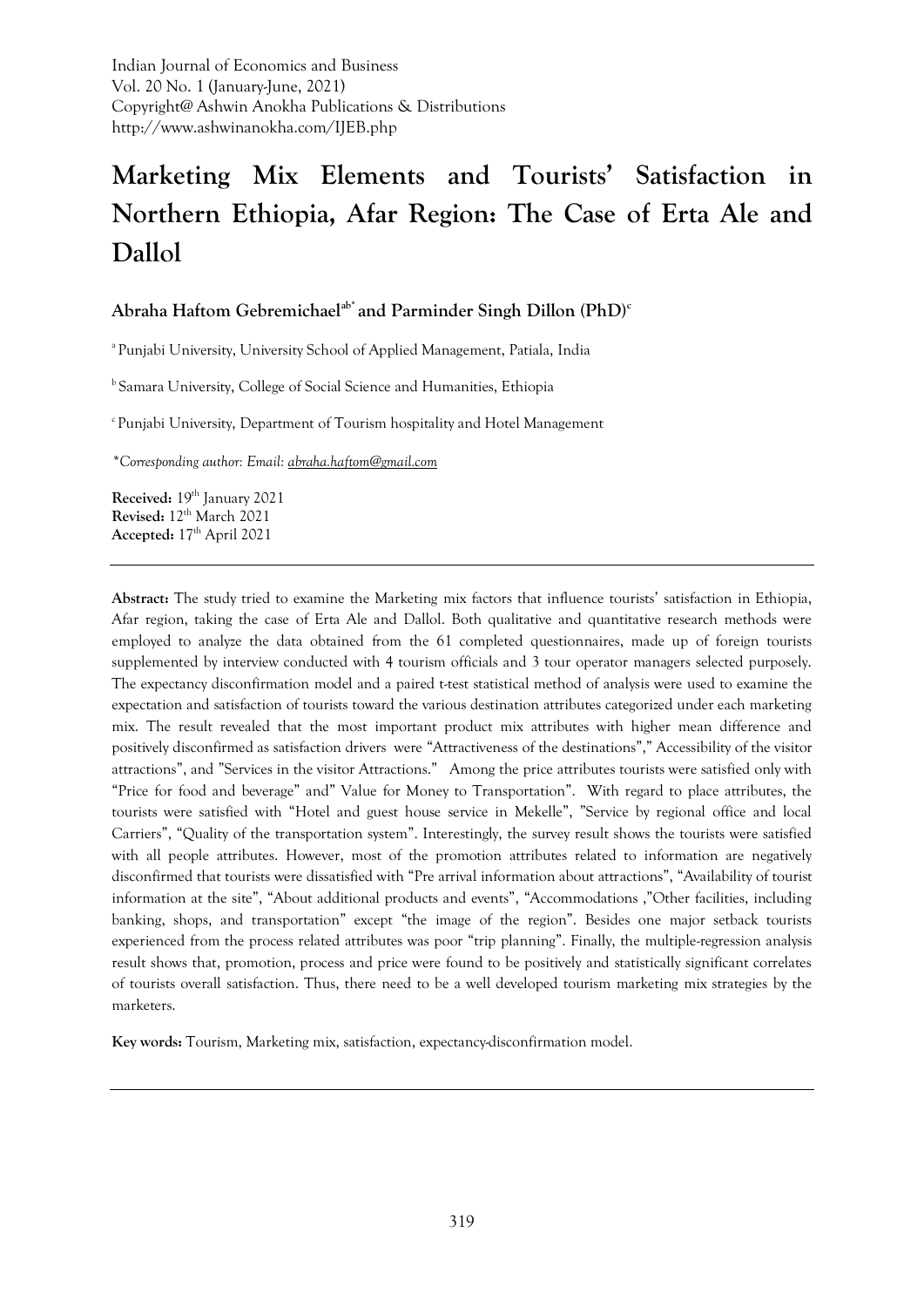## **1. INTRODUCTION**

Ethiopia's enormous tourism growth potential is noted frequently, but the researcher did not go into detail in this study. To say it possesses practically all forms of primary tourism items is an understatement: historical sites, national parks with indigenous wildlife, and cultural and religious festivals. Ethiopia, on the other hand, has been unable to fully realize its tourism potential due to a lack of appropriate marketing and promotion operations that meet contemporary world tourism standards (Elias, 2014).

The Afar region is also endowed with diverse tourism destinations attracting many foreign tourists to the area. Although tourist service provision facilities are in an infant stage the tourist flow has shown increment in the region. According to the Afar regional culture and tourism bureau the number of tourists visiting the region and revenue generated increases from year to year (Timer G. & M. Ayele, 2017). Foreign tourist arrival is promising while there are very few Ethiopians coming to the region indicating the very low level of domestic tourism. Thus, this study used only international tourists as a target population and provides an investigative research outcome on how the tourism marketing is generally performing as well as regarding the influence of marketing mix elements on tourists' satisfaction in Afar region, particularly the case of Erta Ale active volcano lake, the so called '*smoking mountain*' and '*Dalol depression*' known as 'the other planet', as tourist attractions.

# **1.2. Research Objectives**

- To analyze the expectation and satisfaction level of tourists on marketing mix elements of Erta Ale and Dallol attractions.
- To examine marketing mix factors affecting tourists' overall satisfaction in Erta Ale and Dallol.

# **2. REVIEW OF LITERATURE**

## **2.1.The Tourism Service Marketing Mix**

Tourism marketing refers to the stage of the tourist process when tourism firms can define the process of market segmentation, positioning, and product life cycle application. Effective communications through promotion, as well as the selection of the correct distribution channels, such as tour and travel trade coordinator firms, as well as various destination marketing organisations and trade intermediaries, are all important factors in marketing success (Kotler et.al, 2006). It's a strategy, planning, marketing, and distribution process by which destination regions and tourism businesses promote their services and facilities to potential clients, with a focus on effective promotion and distribution channels.

Tourism organizations have manipulated their marketing mix or 4'P's' to reflect the nature of their target markets, according to Kannan and Srinivasan (2009), once they have obtained their research data on consumer behaviour. These include: Product: tangible aspects, service element, branding; Price: discounting, value-for-money; Place: the role of intermediaries, direct sells; Advertising, brochures, and sales promos are all examples of promotion. The 4Ps have been expanded to 8Ps in the tourism business. Physical environment, purchasing process, packaging, and involvement are the others. The tourism industry's marketing technique is known as the 8 Ps (Morrison, 1996). The marketing mix, as defined by Kotler et al. (2006), consists of four P's that have a substantial impact on tourism marketing. He added three more P's to the service organisation. People, physical evidence, and method are the three categories. The high level of direct contact between the firm and the consumer, as well as the highly visible character of the business, necessitates the simultaneity of production and consumption.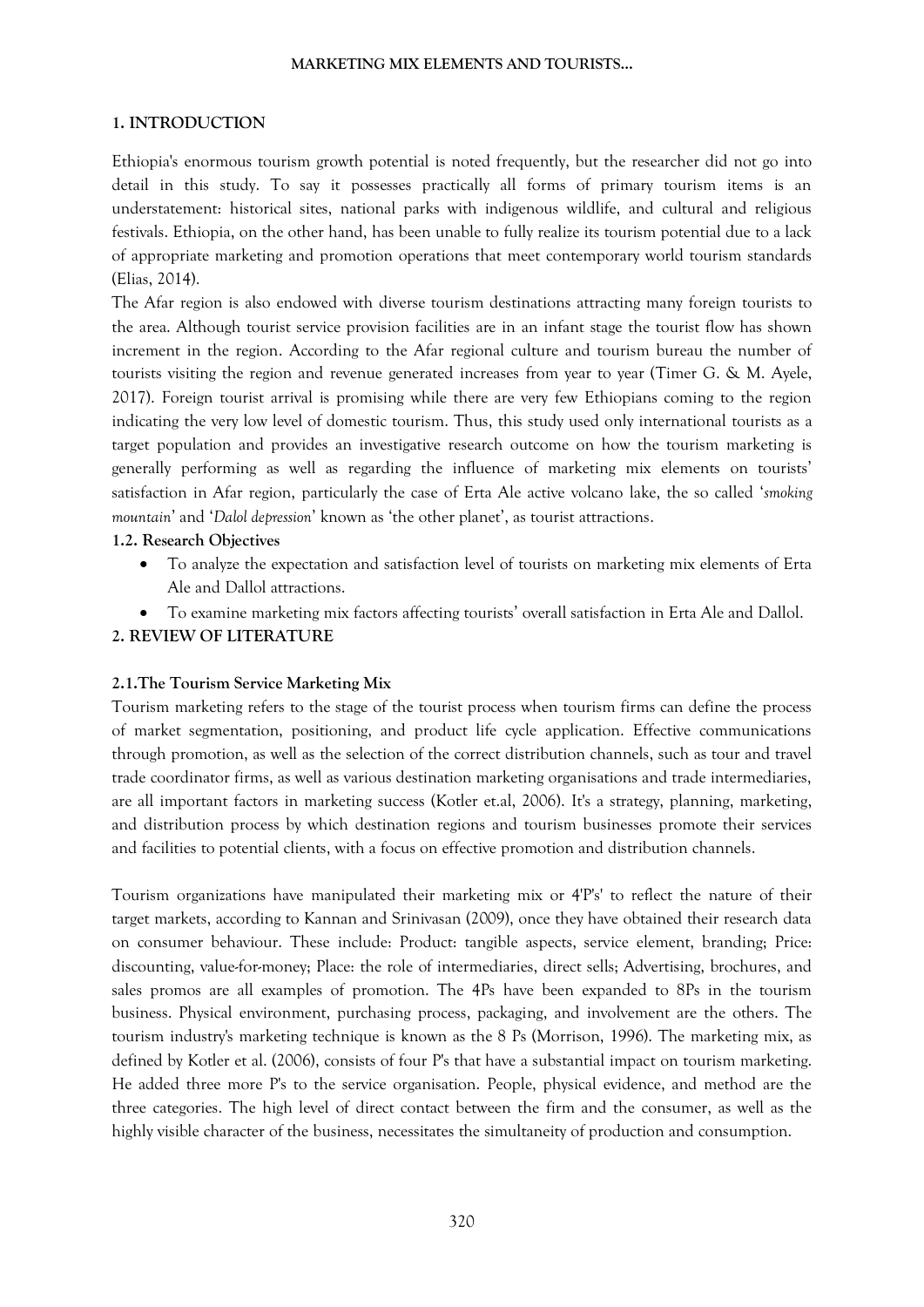While it is possible to discuss people, physical evidence and process with in the original 4<sup>t</sup>Ps framework, the extension allows a more thorough analysis of the marketing ingredients necessary for successful service marketing (Jobber, 2004). The researcher has selected six elements; *Products, price, place, promotion people* and *process* from service marketing mix elements.

#### **2.1.1. Product and Services**

A tourism product is described as a collection of tourist attractions. Consumer demands and wishes must be reflected in the tourism offering, which must be designed or changed. Product positioning, described by Kotler et al. (2006) as "the way in which the product is defined by customers on significant attributes - the location the product occupies in the consumers' minds," is one of the most important goals for any tourism organisation. When a product is properly positioned, the consumer will be able to distinguish it from the competition's product since it will be unique; often, intangible elements are linked with the product, allowing the company to differentiate its products.

Seaton (1996) elaborates on the aforementioned concept by stating that tourism encompasses such a diverse range of products that it must be viewed in terms of sectors rather than a single industry. Transportation is the business of transporting tourists by air, road, rail, and water; accommodation is the business of providing retail travel services to customers for commission on behalf of other tourism industry sectors; transportation is the business of transporting tourists by air, road, rail, and water; accommodation is the business of providing commercial facilities primarily intended to host stay over tourists for overnight stays. Hotels are the most common type of tourist lodging; food and beverage establishments, such as restaurants, provide meals and beverages to tourists and other customers; tour operators provide a package of tourism-related services for the consumer, which may include some combination of lodging, transportation, restaurants, and attraction visits; and merchandise is goods purchased as part of the anticipated or actual tourism experience;

#### **2.1.2. Price**

The price of a product, service, or the overall value exchanged by consumers for the benefits of owning or utilizing that product or service is referred to as the price (Kotler& Armstrong, 2006). When a consumer compares the value and price of a service, he or she is more likely to purchase if the value outweighs the price. As a result, the price of a service should be clearly set in relation to the degree of service so that customers can understand the difference. A number of elements will influence an organization's pricing decisions, including pricing objectives, legal and regulatory difficulties, competition, and expenses. However, according to Seaton (1996), the most critical aspect is the consumer's impression of pricing in connection to quality and value for money. As a result, pricing is critical to marketing strategy, serving not only as a weapon against competitors but also as a means of ensuring the company's existence.

#### **2.1.3. Place**

The location where distribution channels will be used is referred to as the place. Regardless of the distribution strategy employed, location is a significant factor in determining where buyers look for products or services and how they can gain access to the appropriate distribution channels. According to Philip Kotler et al. (2006), the place (distribution) in tourism serves as a reference to various tourist destinations. It also gives ideas for alternate travel routes, selects attractions and support services along different travel routes, and informs potential tourists (customers) about alternative travel routes.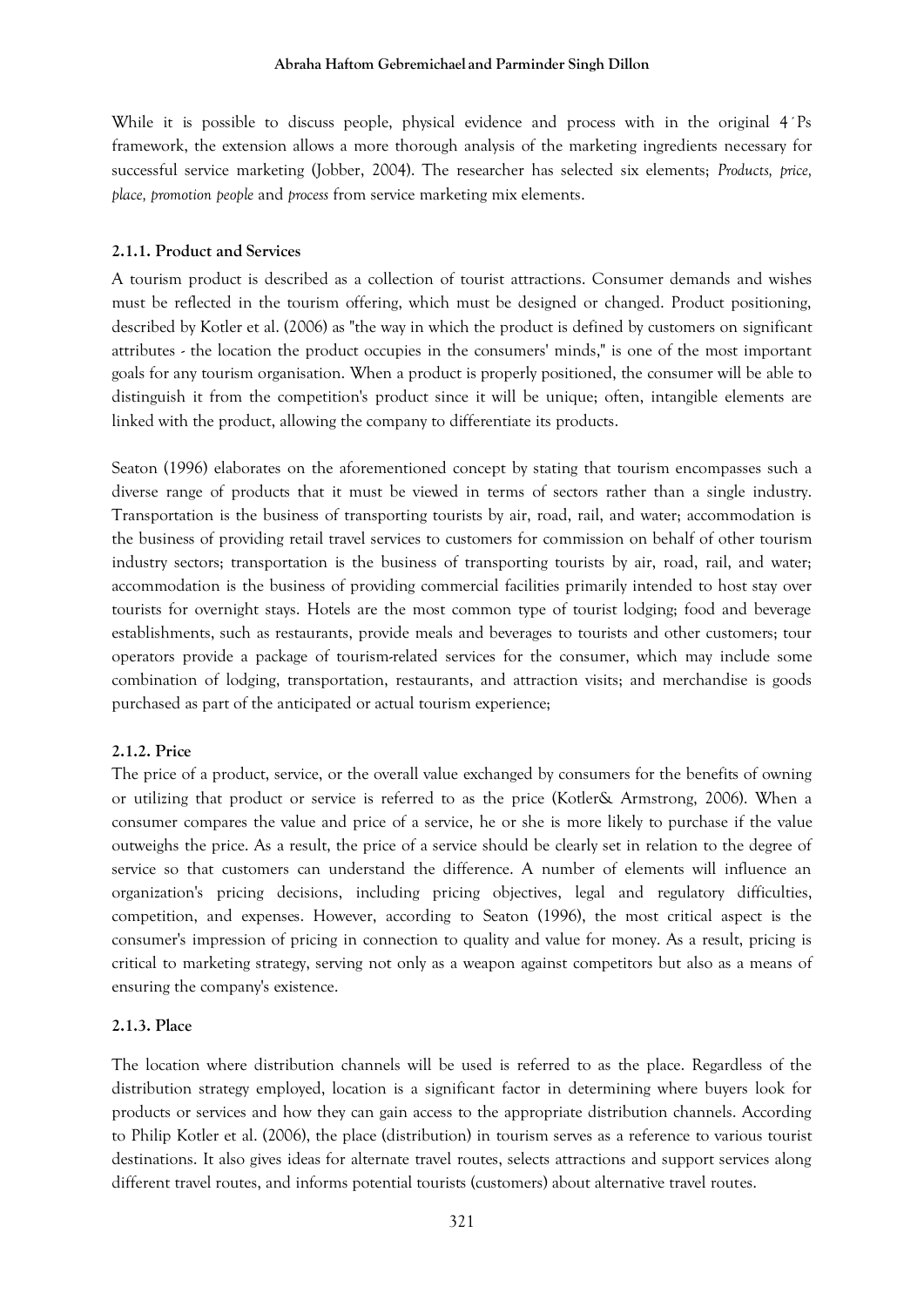The middlemen in the distribution chain have an impact on tourists as consumers. When it comes to purchasing decisions, the store is frequently the most potent influence on the consumer. The retail travel agent, for example, plays a crucial role in the package holiday operator's contact with the consumer. In regard to the consumer, the travel agent plays a significant role. In terms of consumer choice, they can be a potent persuader. They also serve as a point of contact for customer concerns whenever a holiday-related issue arises (Kannan & Srinivasan, 2009). Furthermore, Musa and Adamu (2011) discovered that transportation is a key factor in tourism development. Other reasons that contribute to the growth of this industry include recreational and social facilities, as well as security. As a result, consumers value location since they may enjoy a product and be able and willing to pay the asking price, but if they can't get to it, there will be no sale.

## **2.1.4. Promotion**

Advertising, sales promotions, personal selling, and publicity are examples of activities that marketers do to interact with customers in order to acknowledge their product. All of these activities have the potential to influence a customer's way of thinking, emotions, experience, and purchasing decisions. Promotion is extremely vital in offering information and guidance to the target market, as well as persuading them. It will instruct the user on how to utilise the product and receive the best results from it at a certain time (Bowie &Buttle, 2004).Tourism organisations, according to Bowie and Buttle (2004), use a number of marketing communication tactics that have distinct effects on consumer behavior:

- Public relations or press techniques the tourism organization will utilise these when it wishes to leave a positive impression on the consumer's mind.
- Brochure is used by tourism organizations when they are trying to initiate sales. The brochure should be used to reassure consumers about the product offering which is particularly important in a market where there is a high spend feature.
- Advertising is used by tourism organizations when they want to reach large audiences in an efficient manner. Television advertising is often used by tourism companies at the beginning of the booking season to encourage early interest. Advertising is often used to repeat the marketing communication messages in an attractive and appealing manner. The logic here is that repetition of messages will have a greater positive effect on the consumer.
- Sales promotion is often used by tourism organizations to try to encourage the potential consumer to try the product for the first time, or to attract repeat purchases.
- Personal selling is very important in tourism because services by their very nature involve a high degree of face-to-face selling activity. Personal selling is used by tourism organizations either directly or indirectly to initiate sales or encourage consumers to buy more.

## **2.1.5. People**

People are described as a service in the marketing mix, and it refers to all human actors involved in service delivery and who influence the buyer's view of the service environment. People refer to human resource in hospitality and tourism firms, and it plays a key part in performance, quality control, and personal selling (Kotler et.al, 2006). To be able to provide better customer satisfaction than competitors, this aspect necessitates recruitment, training, and motivation. It is all about the relationship between the service provider and the consumer, thus employees must be knowledgeable and have the mindset to respond to customers, as well as problem-solving skills, creativity, and the ability to provide value to the company.

#### **2.1.6. Process**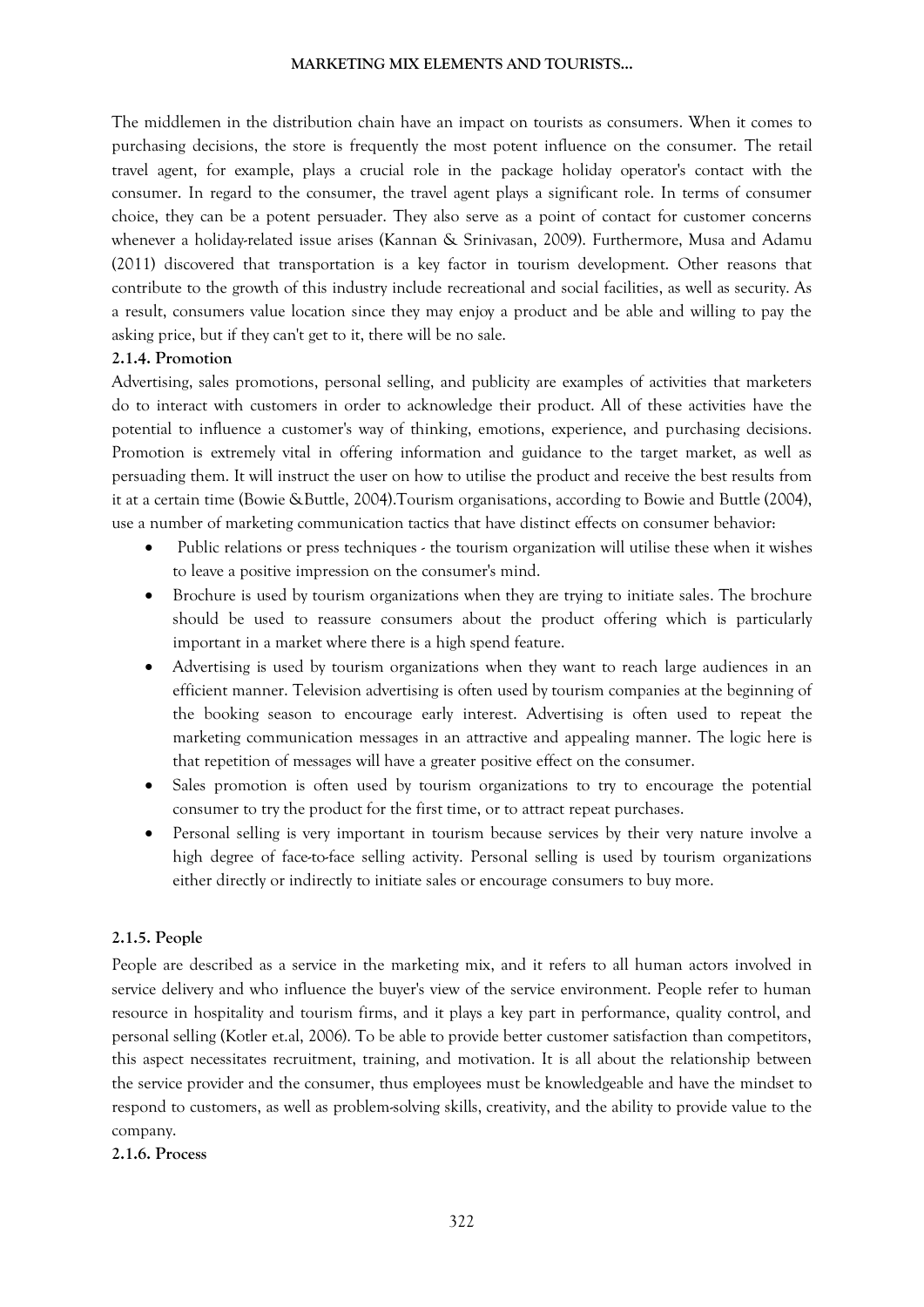#### **Abraha Haftom Gebremichael and Parminder Singh Dillon**

The protocols, techniques, and flow of activities used to obtain a service are referred to as the process. How a service Process is delivered can have a significant impact on a customer's decision. Waiting for a service to arrive is a typical occurrence and a factor in overall satisfaction. (2004) (Jobber). It could be a rule or a set of procedures to assure correct and timely service. Tourism processes, according to Kannan and Srinivasan (2009), include (a) trip planning and anticipation, (b) travel to the site/area, (c) recall, and (d) trip planning packages. Maps, attractions en route and on site, information on lodging, cuisine, and high-quality souvenirs and mementos are all included in the trip planning packages.

All methods, timetables, mechanisms, activities, and routines that are used during the tour should be considered by tourism marketing. Customers often do not distinguish between the process and the product because the processes are part of the service delivery system. For example, if a visitor is forced to wait an unreasonable amount of time for information from a tourism office, he is likely to be unsatisfied even if he receives all of the information he requires at the conclusion of the wait.

# **2.2. Tourists' Satisfaction**

In this study, it's critical to define what "tourist satisfaction" means. Tourism satisfaction has been discovered to be the result of a comparison of expectations and experiences. Pre-travel expectations and post-travel experiences are the two main factors that influence satisfaction. When experiences exceed expectations and result in feelings of fulfilment, tourists are satisfied and leave with a positive impression of the destination. The tourist, on the other hand, is unsatisfied when they result in negative sentiments (Reisinger & Turner, 2003).

Tourist satisfaction is defined by Neal and Gursoy (2008) as "the total of travellers' satisfaction with each service facet of the entire system." To put it another way, a traveler's satisfaction with tourist services is the sum of his or her contentment with pre-trip services, services at the destination, and transit route services. Travelers' happiness with travel and tourism services is likely to decline if they have a negative experience with any part of the service. Other academics agree, believing that tourism destinations or attractions are a collection of components relating to the food, lodging, transportation, and entertainment available.

For example, Laws (1998) found that when tourists visit a destination, they interact with a variety of components of the destination product, which is a collection of diverse attributes that includes not only historical sites and breathtaking scenery, but also services and facilities that cater to tourists' everyday needs. With so many encounters throughout the complete holiday experience, the quality of these interactions and experiences is the foundation for overall holiday discontent and future travel selections.

Another study found that contentment with lodging and cuisine, people, price, and culture all had a substantial impact on Japanese tourists' satisfaction with Hong Kong as a travel destination (Heung & Cheng, 2000). Joppe, Marting, and Waalen (2001) discovered similar major determinants in tourists' satisfaction with Toronto, Canada. Transportation, shopping facilities, and cultural activities were among the destination aspects that were rated highly in terms of satisfaction. Safety, value for money, cleanliness, signage and family-oriented activities, and people's hospitality were all rated bad. Researchers have so examined travellers' total satisfaction as a function of their contentment with several site-specific features in the tourism industry.

# **2.3. Measuring Customer Satisfaction: Disconfirmation Model**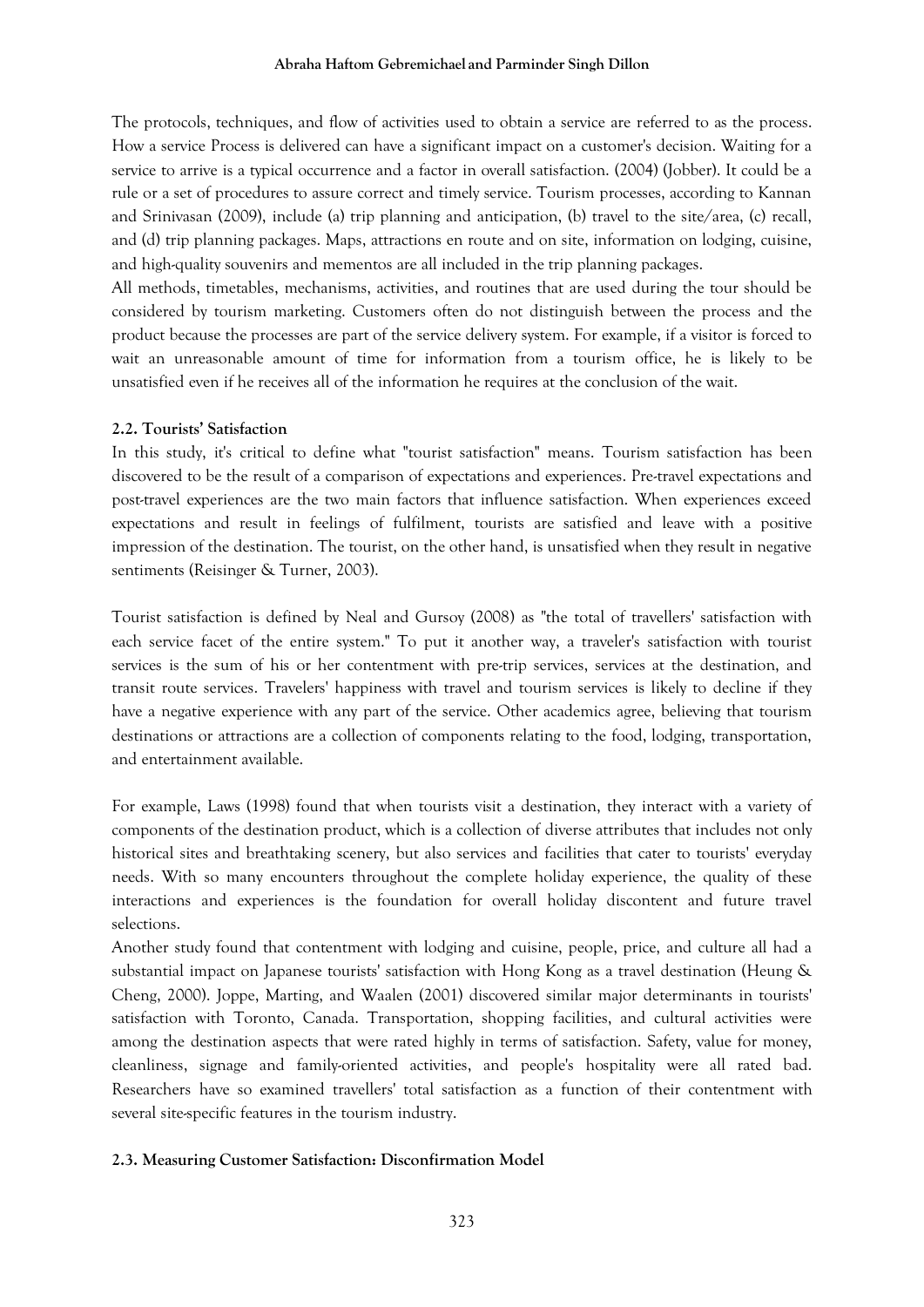The disconfirmation theory emerges as the major foundation for satisfaction models in marketing literature as well as current information system studies (McKinney et al., 2002). Consumer pleasure or unhappiness is a result of disconfirmation emerging from inconsistencies between past expectations and actual performance, according to the expectation-perception model, or expectancy-disconfirmation paradigm (Oliver, 1980). (Chen & Chen, 2010). If the actual performance exceeds their expectations, they are more likely to have a positive disconfirmation, indicating that customers are very happy and will be more inclined to buy the same product again. However, if actual performance falls short of expectations, they are more likely to receive a negative disconfirmation, implying that customers are unhappy (Heung &Cheng, et al., 2000).Confirmation, on the other hand, comes when actual performance fits prior expectations, resulting in a good perceived experience. As a result, tourists, like any other consumers, have preconceived notions about what they will encounter at a place based on numerous sources of information they have examined or come into touch with. Their happiness is then determined by how successfully their expectations are realised when they arrive at their destination.

The expectation-disconfirmation model was used to investigate the impact of marketing mix elements on tourist satisfaction in the Erta Ale and Dallol locations in this study. The marketing mix was studied, with 6ps out of 7ps - dimensions such as product, price, place, promotion, personnel, physical evidence, and process - as variables. Physical evidence, according to the study, may be conceptually blended or merged with the product in the tourism sector. As tourism deals with service marketing, these aspects constitute the perfect mix.

## **3. RESEARCH METHODOLOGY**

In order to meet the study's predefined goals, a mixed method approach was used to collect data and analyse it at the same time. The researcher attempted to express the quantitative data by combining it with qualitative data. In addition, descriptive statistics were used. Furthermore, the study used a cross sectional survey research design, which collected data at a single point in time for the goal at hand, as one of the numerous approaches of a descriptive research design.

Both primary and secondary data sources were used to collect the data kinds. Through the use of questionnaires, interviews, and observations, primary data was obtained from international tourists who visited the sites, tour operators or travel agencies, and area tourism officials who provide tourism services. Secondary data was gathered from both published and unpublished materials, as well as organisational papers such as marketing reports from federal and regional tourism authorities, different manuals and reports from tour and travel agents regarding their tourism marketing were used to supplement the primary data for analysis.

Convenience sampling method was applied due to the seasonal nature of tourists' flow to the region and lack of accurate and genuine data. The only information obtained from the Culture and Tourism Bureau of Afar national regional state was from the annual estimated 2500 gross total number of tourists, 800 tourists who entered the region from November 2019 to January, 2020, which was not logical to use it to determine the sample size using scientific sampling formula. Thus, the researcher was forced to determine the sample size for the study using non-probability sampling with convenience plus purposive sampling designs. As such a total of 80 tourists were selected of which 61 (76.25%) tourists who visited Erta Ale and Dallol attractions responded and completed the questionnaires. Regarding the interview, 3 out of 9 legally certified tour operators and travel agents, centered in Mekelle city were selected conveniently, 2 tourism officials and 2 tourism marketing expert from Afar regional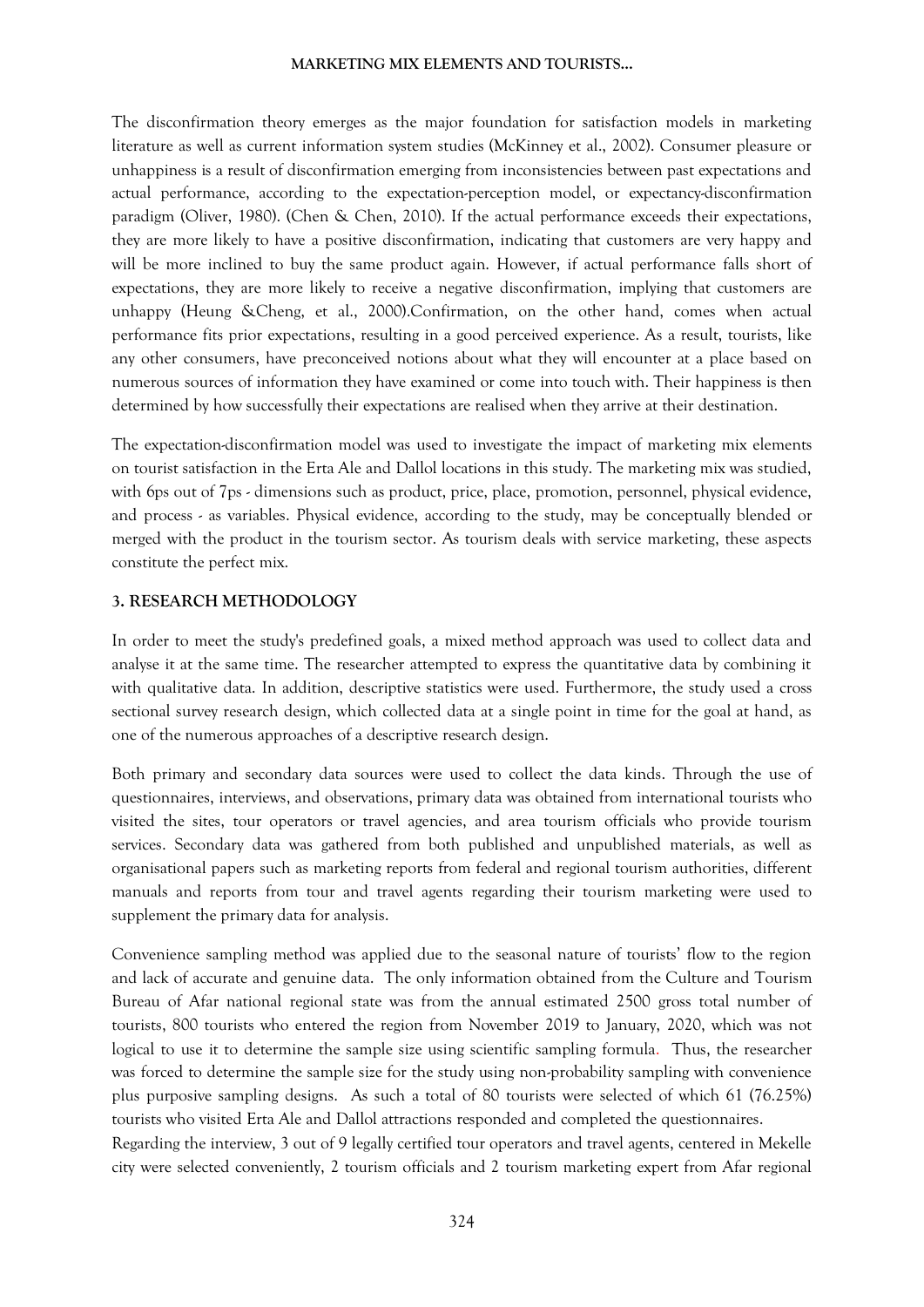state Culture and Tourism Bureau, were selected purposively. To this end, structured questions were prepared and interview was conducted. In addition to the questionnaire survey and interview, the researcher's travel to the attractions in person helped him to get practical insights about the travel experience of Tourists, their interaction with tour operator and local people.

After sorting out the invalid questionnaires, 61 completed questionnaires, made up of tourists of different nationalities, were used for the analysis. The data were coded, computed, and analyzed using STATA version 11. Then the researcher analyzed and interpreted the data collected from the respondents using quantitative and qualitative data analysis techniques. Quantitative method of analysis was used for the data which was collected from tourists. Statistical analyses such as frequencies, paired mean *t* tests, and multiple regressions were used according to the respective objectives.

#### **4. RESULTS AND DISCUSSIONS**

#### **4.1. Demographic profiles of the Tourists**

The tourists' demographic characteristics used were sex, age, nationality, educational status, occupation and purpose of visit. Thus, the sex distribution of the respondents resulted as majority of male tourists with 63.93% of the total respondents and 36.07% female respondents. The dominant age group of the respondents was 30-39 years (32.79%), followed by 40-49 years (26.23%), 20-29 years, (21.31%) and 50- 59(14.75%). The Age group of 60 years and older made up 4.92 % of the respondents.

With regard to nationality, tourists from England accounted for the majority of the response rate (26.23%); followed by Germany (11.48%), Denmark (11.48%), Australia (9.84%), Finland (8.20%), and Netherlands (6.56%). Tourists from Poland, Russia, Israel, USA, Israel and other countries constitute the rest of the respondents (26.24%). Thus, according to the survey result, the four top tourist generating countries to the study area were England, Denmark, Germany, and Australia; represent more than 60% of international tourist arrivals.

In terms of the status of education, 77.04 % of the respondents had been educated to the higher Diploma and Bachelor Degree level or above and 22.96% had been educated to the secondary school and vocational School level. This shows the relatively high educational attainment of the respondents who can easily understand the tourism activities in the areas and provides constructive comments to improve the sector. In the occupation category, the two most dominant groups were private employees and business owners, each representing 39.34 % and 26.23% of the respondents, followed by government employee accounted 19.67%. The rest of the respondents under the categories of retired and others represent 9.84% all together.

Concerning the purpose of visit, about 74% of the respondents came to Erta Ale and Dallol to see the unique nature of Scenery /landscape, whereas those who came to the site to experience the natural and cultural heritage of the attractions besides their unique landscape accounted for 13 % of the respondents and the remaining 13% came to experience the dangerous travel or trekking to the sites. This question was asked in order to find out the major attractions that had fascinated the international tourists to visit Dallolo and Erta Ale active volcano and to know what attractions the areas hold in the minds of tourists who have decided to visit the destinations. Thus, the survey showed that the majority the tourists have flown to the area in order to see the unique landscape followed by trekking activity.

#### **4.2. Sources of Information**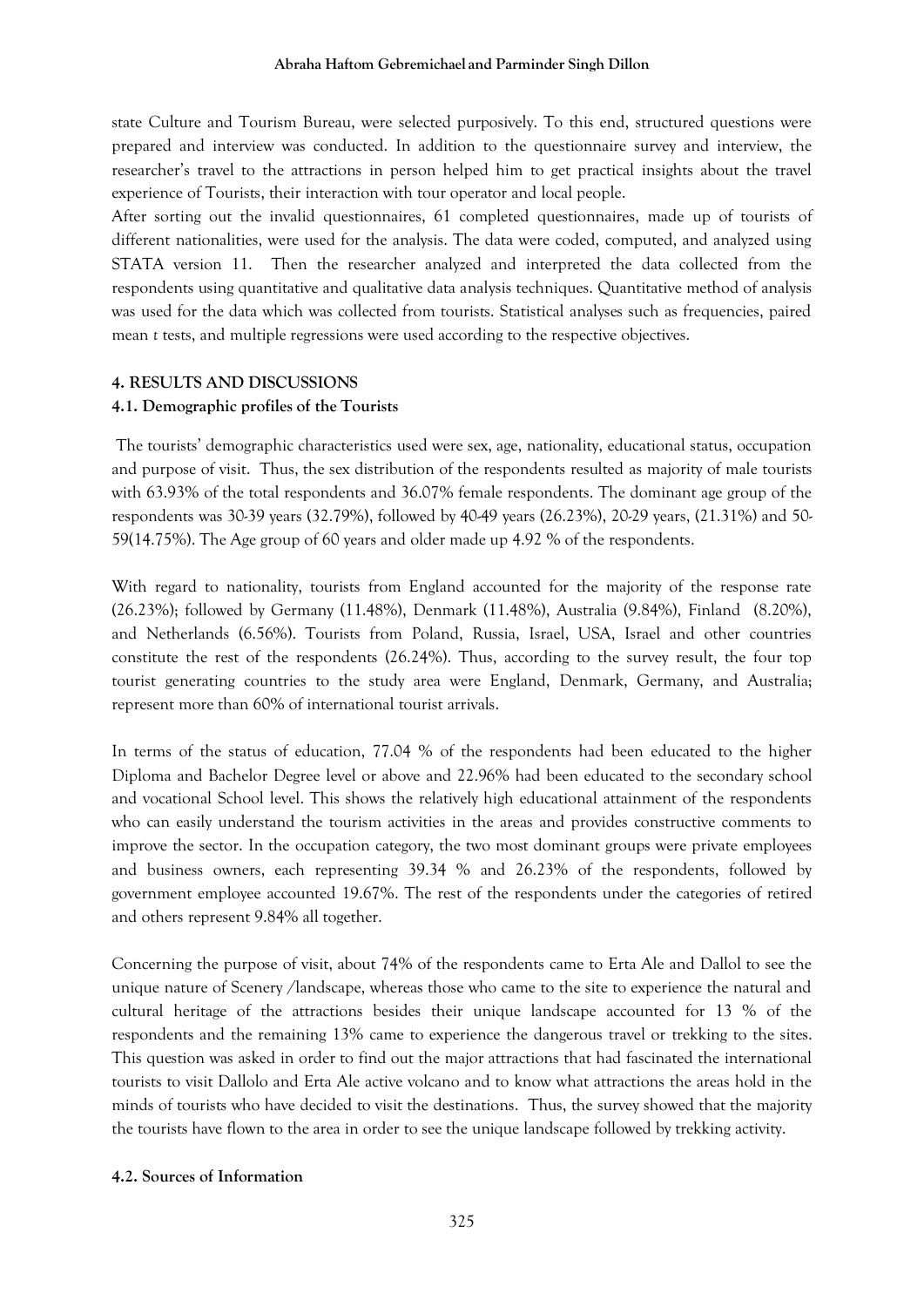The respondents were asked a question how they got the first information about Dallol and Erta Ale. This question was asked in order to identify the tool of communication by which most tourists have heard for the first time about the attractions. The answer would help to know the major tool that possibly was promoting the area in other countries and to identify which mechanism was popularly used by tourists. As a result the key tourism information sources about Erta Ale and Dallol, which is relatively dominated by the internet and travel books/guides, or brochures that share 34.43% and 29.51% respectively followed by friends and relatives (27.87 %), indicating the importance of word of mouth recommendation and repeat visitation. Tourists who used travel agent (4.92%) rank fourth as information sources for tourists. There was only one tourist who had previous visit experience while other respondents who used Advertising/travel articles or TV and radio documentaries together accounted for 3.28%.

From the above result, the internet and travel books/guides are the most dominant of the tourism information source. This proves that majority of the tourists got the information from tour company's website and individuals who posted about the site in social medias like face book. This result is similar with the finding by Tsang, N.K. (2010)who found that internet can play a vital role in attracting tourism for many developing countries. Therefore, there need to be maximum exploitation of the internet since it is the easiest way of advertisement for potential tourists all over the world.

## **4.3. Tourists' Satisfaction with marketing mix elements of Erta Ale and Dallol**

Nowadays with increasing competition among tourism destinations, tourist satisfaction is a critical factor to get a better destination image, attract more consumption of services and products, generate customer loyalty and return business (Tepanon, Uysal, &Meng, 2008).

In order to examine the marketing mix elements that influence tourists' satisfaction, this study used six elements of tourism marketing mix, comprised of product with 6 attributes, price with 6 attributes, place with 6 attributes, promotion with 6 attributes, people with 6 attributes, , and process with 4 attributes.

In this study, satisfactory attributes are defined as those attributes with Satisfaction scores above expectation scores (i.e., positive mean difference) with a *t* value significant at the .05 level. Whereas dissatisfying attributes were defined as those attributes with expectation scores outweighing satisfaction scores (negative mean score), regardless of a significant or non-significant t-value at the .05 level or below. As depicted in the tables followed, the tourists' expectation and level of satisfaction toward the marketing mix attributes were analyzed using a paired t-test and disconfirmation model.

## **4.3.1. Tourists' Satisfaction with Product and Service of Erta Ale and Dallol**

To solicit tourists' feedback about tourism products and hospitality services in Erta Ale And Dallol, tourists were asked to rate their expectation and satisfaction with travel attributes they experienced in the destinations. The attributes are *"Attractiveness of the destinations"," Accessibility of the visitor attractions"," Activities and Services in the visitor Attractions"* ,"*Additional products and events"," Accommodation", and "Good condition to stay on the site*" as shown below in the table. This idea is shared by other researchers who believe that tourism destinations or attractions are a bundle of components related to accommodation, transportation and entertainment offered. For example, Bowen, D.(2001) grouped destination attributes in the "six A"s": attractions, amenities, available packages, activities, access, and ancillary services.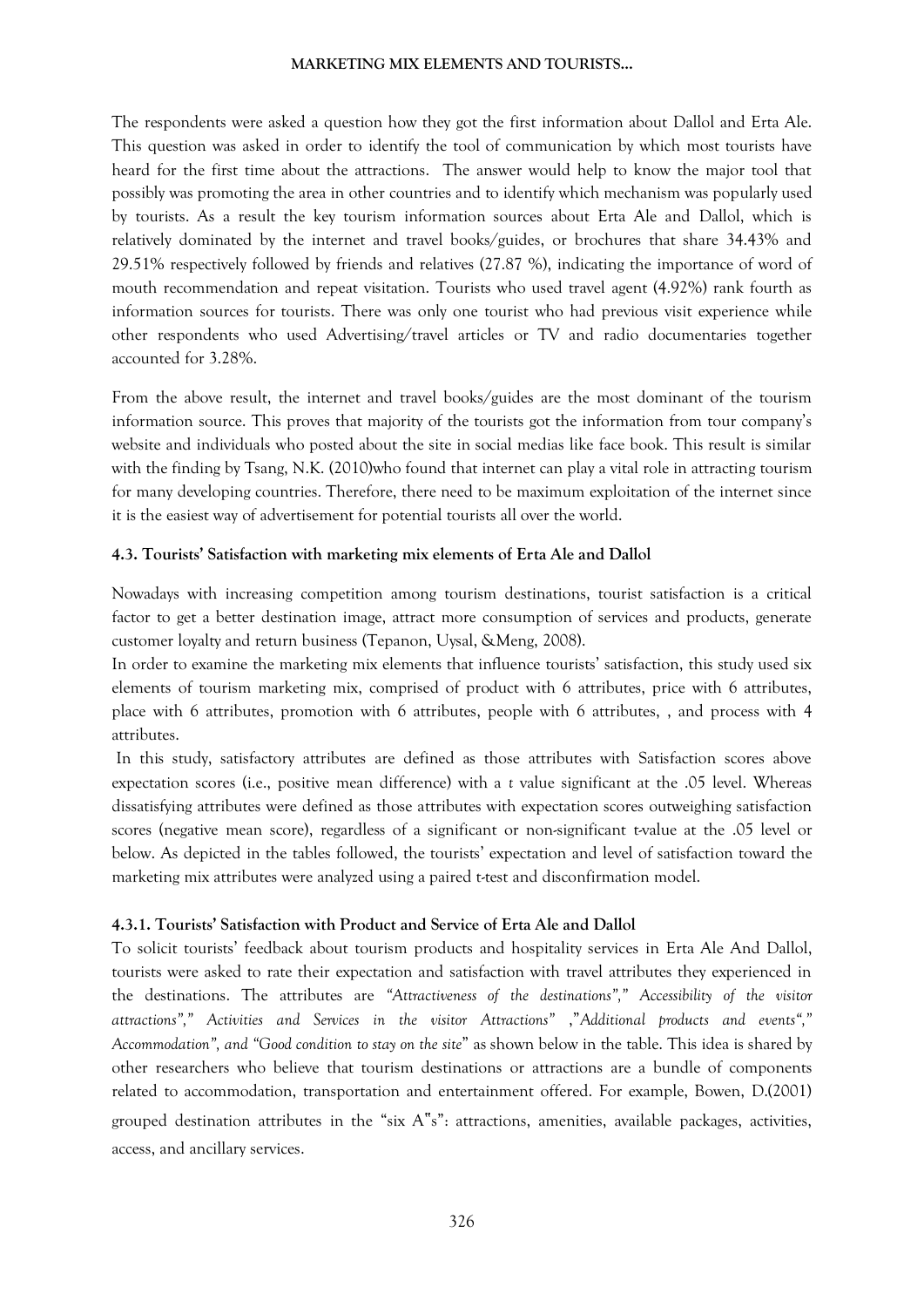| Attributes'                                                      | Satisfaction   | Expectation    | Mean<br>t-value |           | p-value          |
|------------------------------------------------------------------|----------------|----------------|-----------------|-----------|------------------|
|                                                                  | Mean           | Mean           | Difference      |           |                  |
| Attractiveness of destinations                                   | 4.8361(0.3733) | 4.4098(0.7827) | 0.4262          | 4.1334    | 0.0001           |
| Accessibility of the attractions                                 | 3.3934(1.0997) | 3.0328(1.0796) | 0.3606          | 1.9749    | 0.0529           |
| <b>Services</b><br><b>Activities</b><br>in<br>and<br>attractions | 3.3770(1.0671) | 3.0492(1.1317) | 0.3279          | 2.2837    | 0.0259           |
| Additional products and events                                   | 3.1475(0.9632) | 3.0819(0.9182) | 0.0656          | 0.5742    | 0.5680<br>0.2417 |
| Accommodation                                                    | 3.3115(1.0884) | 3.1475(0.9099) | 0.1639          | 1.1823    | 0.3309           |
| Good condition to stay on the site                               | 2.9016(1.1210) | 3.0656(0.9638) | $-0.1639$       | $-0.9803$ |                  |

# **Table-4.1.Product attributes' paired t-test between Expectation and satisfaction of Tourists**

**(Source: Survey Data February-March 2020)** 

Note: Standard deviations are in parentheses. Satisfaction mean ranges from 1 (Very Dissatisfied) to 5(Very Satisfied). Expectations mean ranges from 1 (Very unfavorable) to 5 (Very favorable). P ≤ 0.05

Table.4.1. Illustrates the survey result that tourists showed significantly higher satisfaction with *"Attractiveness of the destinations"," Accessibility of the visitor attractions"," Activities and Services in the visitor Attractions"* .The respondents' perceptions of these three attributes of the product were positively disconfirmed with their expectations, which led to satisfaction in relation to those attributes (see Table 4.1).

The destinations of Erta ale and Dallol with a unique nature have no match on the African continent, or rarely anywhere else. The wide mean difference between tourists' expectation and perceived satisfactions of the attractiveness of the destinations indicated their invaluable significance to the overall tourist satisfaction. Most of the interviewees from the tour operators and the regional officials agree that the inherent quality of the visitor attractions is the major driver of tourist satisfaction. And during the researcher's field visit, he observed that most of the tourists, especially first time Visitors, were overwhelmed by the unique and diverse nature of the attractions which usually exceeds their expectations.

Regarding the accessibility to the visitor attractions, there is a slight disagreement between the result of the Paired t-test and the interview. The t-test was positively disconfirmed that may be due to the accessibility of Dalloland Half way to Erta Ale with a new asphalt road that satisfied tourists. However, most interviewees from the tour operators and regional office as well as researcher's observation show that accessibility to the visitor attraction of Erta Ale, still requires much improvement.

On the other hand, the major causes of tourist dissatisfaction were*" Accommodation*", "*Additional products and events*"*, and "Good condition to stay on the site*" with the mean difference of 0.1639, 0.0656, and -0.1639 respectively. This indicated that respondents' satisfaction in relation to those attributes was negatively disconfirmed with their expectations, which resulted in dissatisfaction (see Table 4.3). The result contradicts with similar significant factors that were found by Joppe, Martin and Waleen (2001)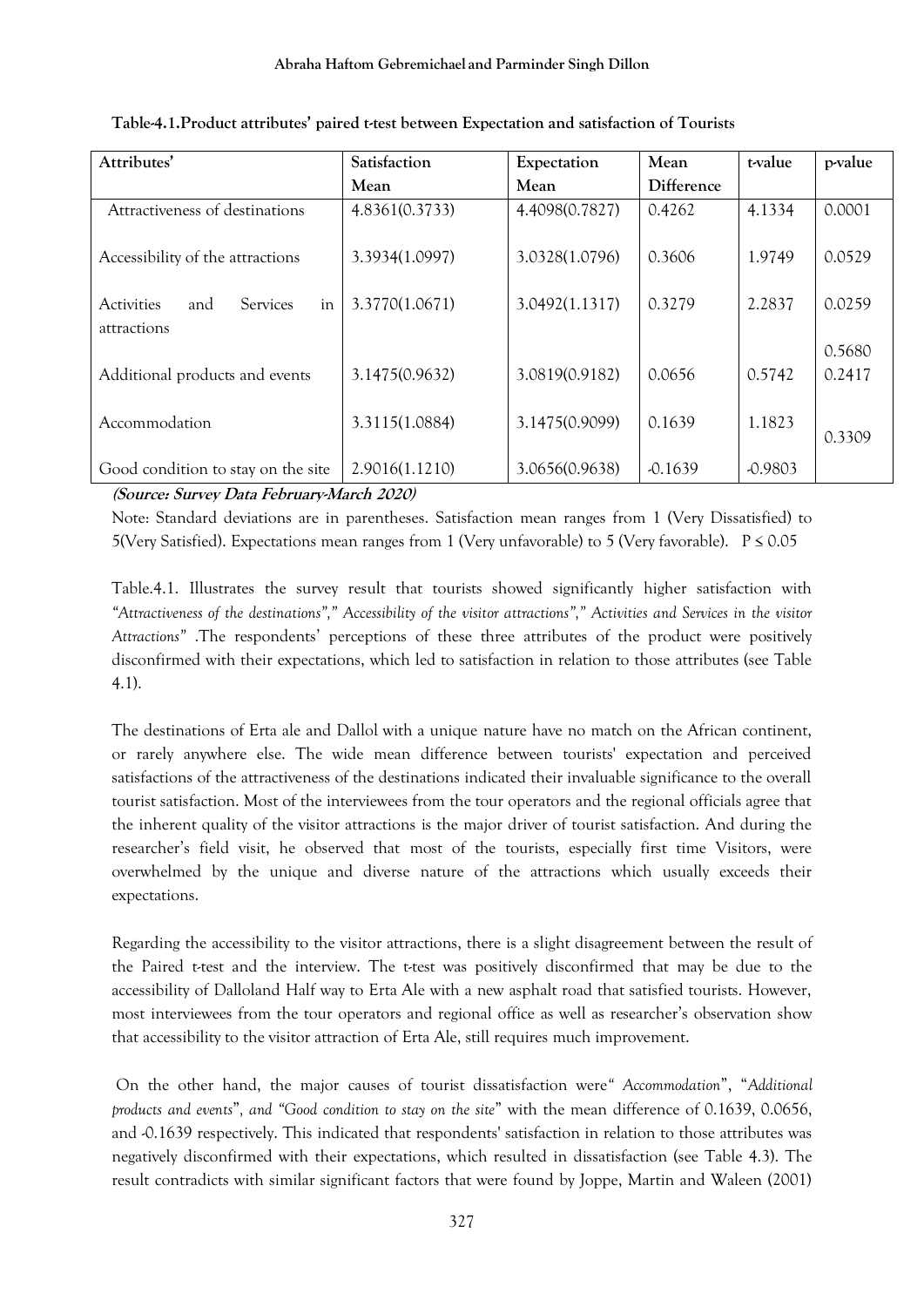who examined tourists" satisfaction with Toronto, Canada. The destination attributes perceived as high in satisfaction were factors such as accommodations, shopping facilities and cultural events.

The result revealed that tourists were dissatisfied with Accommodation service as well as additional products and events. The researcher has also observed no accommodation service at the sites. There were only open air camps with tradition bed in HamdeEla for Dallol and Community hats Kuswa-dar in Erta Ale where the tourists spent the night.

The tourists were complaining about the poor condition to stay on the sites. Even there is no toilet service as a minimal requirement. The regional bureau head in his interview had admitted that there are no accommodations and additional products but they have a plan to build Community lodge and cooperatives were organized by the bureau to avail additional traditional products and show Afar cultural events.

# **4.3.2. Tourists' Satisfaction with Price of Erta Ale and Dallol**

A customer is likely to compare the value and price of service, and decide to purchase if the value exceed price. The study identified six attributes to examine the tourists' expectation and level of satisfaction towards the price of Erta Ale and Dallol attractions. The attributes are *Value for Money to the Attractions"," Value for Money with accommodation*"," *Quality of Services in the visitor attractions",* "*Price for food and beverage*"," *Value for Money to Transportation"*, "*Value for Money with tour operators' service".* In the tourism field, values are always related to goods, services, and experiences by market ex-change system. The value of the products is compared with the customer behavior. There has always been the class of the people from the different society at different times making attribution of values (Fennell 2006).

| Attributes'                        | Satisfaction   | Expectation    | Mean       | t-value   | p-value |
|------------------------------------|----------------|----------------|------------|-----------|---------|
|                                    | Mean           | Mean           | Difference |           |         |
| Value<br>for<br>Money<br>the<br>to | 3.6885(1.1625) | 3.7049(1.1305) | $-0.0164$  | $-0.1363$ | 0.8921  |
| <b>Attractions</b>                 |                |                |            |           |         |
|                                    | 3.2787(1.2265) | 3.3770(1.1279) | $-0.0984$  | $-0.7143$ | 0.4778  |
| Value for Money with               |                |                |            |           |         |
| accommodation                      | 3.1147(1.1416) | 3.1639(0.9862) | $-0.0492$  | $-0.3586$ | 0.7212  |
| Quality of Services in the visitor |                |                |            |           |         |
| attractions                        | 3.8361(0.8978) | 3.4754(0.8288) | 0.3606     | 3.7383    | 0.0004  |
| Price for food and beverage.       |                |                |            |           |         |
|                                    | 3.7377(1.1240) | 3.3279(1.0283) | 0.4098     | 2.8677    | 0.0057  |
| Value<br>Money<br>for              |                |                |            |           |         |
| toTransportation                   | 3.6885(1.0730) | 3.6721(0.8509) | 0.0164     | 0.1270    |         |
|                                    |                |                |            |           | 0.8994  |
| Value<br>for Money<br>with<br>tour |                |                |            |           |         |
| operators' service                 |                |                |            |           |         |

**Source: Own Survey result, 2020**

Note: Standard deviations are in parentheses. Satisfaction mean ranges from1 (Very Dissatisfied) to 5(Very Satisfied). Expectations mean ranges from 1 (Very unfavorable) to 5 (Very favorable). P ≤ 0.05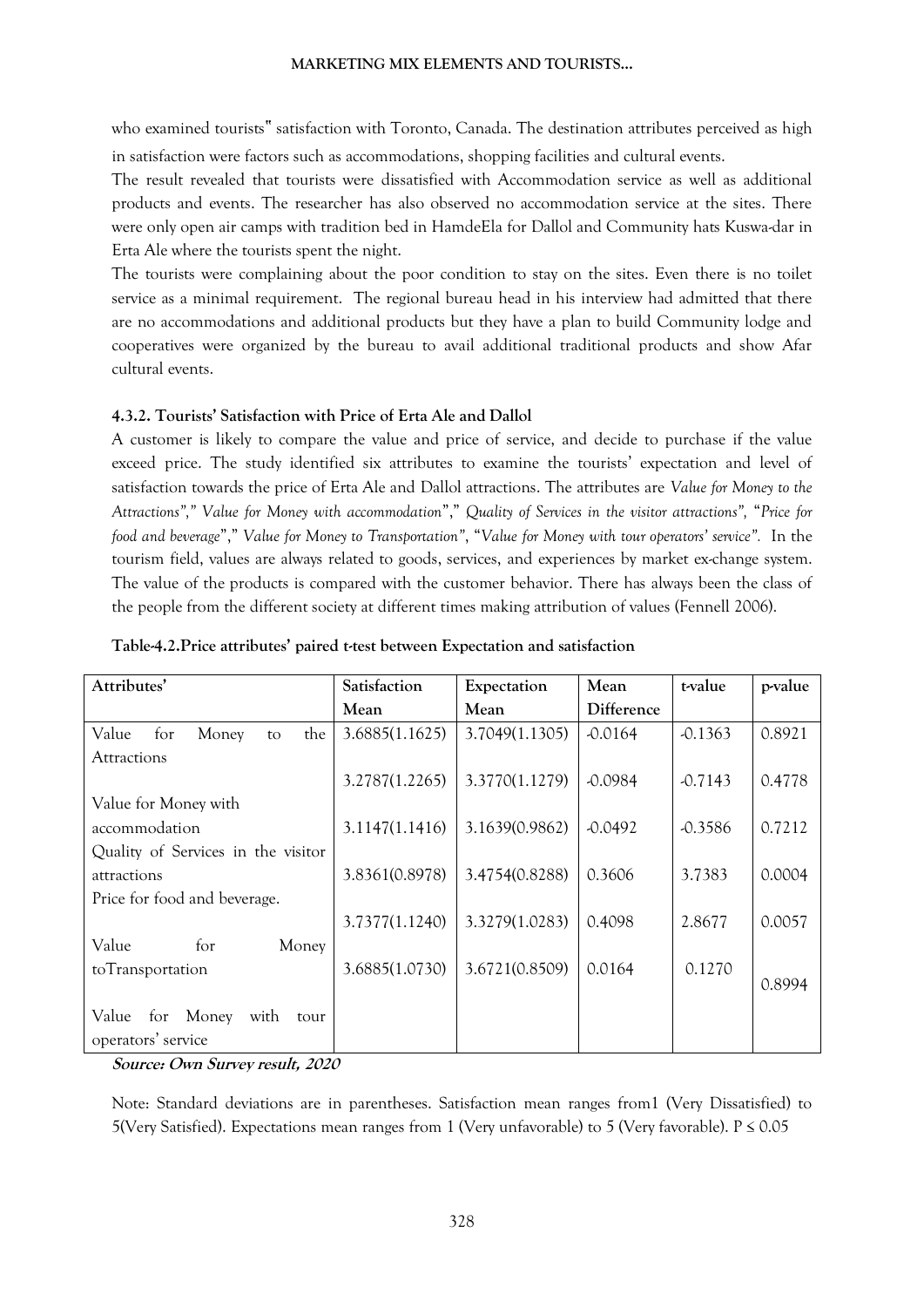## **Abraha Haftom Gebremichael and Parminder Singh Dillon**

Table.4.2. Shows that tourists were satisfied with "*Price for food and beverage*" and" *Value for Money to Transportation".* Price for food and beverage as well as *Value for Money to Transportation"* were all rated above average mean value and were also positively disconfirmed (mean differences 0.4098 and 0.3606 respectively). This result is consistence with the idea of Ethio Tour-Travel manager who noted that tourists are especially delighted by the traditional food and drinks like '*Injera Be wat'*, '*Tebs'* and the cultural coffee served in Abala guest house by the company. This is also line with Japanese tourists" satisfaction in Hong Kong as a travel destination was significantly influenced by their satisfaction with food, people, price, and culture (Heung & Cheng, 2000).

However, the dissatisfying price attributes were "*Value for Money to the Attractions"," Value for Money with accommodation*"," *Quality of Services in the visitor attractions" and* "*Value for Money with tour operators' service*  .This indicated that respondents' satisfaction in relation to those attributes was negatively disconfirmed with their expectations, which resulted in dissatisfaction (see Table 4.2).The result is in agreement with the view on pricing by tour operators that most of the tour operators were not inspired to take their customer to Dallol and Erta Ale active volcano. Their reason as revealed from the structured interview was the cost of the destination as a major problem. The overall cost of the attractions expected to be covered by tourists' fee which is not acceptable by most tourists. In an informal interview with some tourists during the researcher's field visit, they complained that the quality of service they get and the price they paid did not match the value for money with quality accommodation and other services in and around the areas. It is obvious that customers always expect quality service if they pay more.

# **4.3.3. Tourists' Satisfaction with Placement of Erta Ale and Dallol**

Travel intermediaries are defined as members in the distribution chain in the tourism-marketing channel. Tourists are affected by the intermediaries who are able to combine travel products and offer them to customers as a package at a price generally lower than those available to individuals provides travel economy and convenience for a significant segment of tourists. Based on this fact, the study identified six attributes to examine the tourists' expectation and level satisfaction towards the placement of Erta Ale and Dallol attractions.

The attributes are "*the service given by tour operators",* "*Hotel and guest house service in Mekele" ,"Service by regional office and local Carriers", "Quality of Service of the transportation systems"," Internet and booking service" and "Other facilities, including banking and shops within Erta Ale and Daloll".* This also in line with the confirmation by Seaton (1996) that the tourism organizations providing goods and services wholly or mainly for tourist consumption; tour operators are businesses providing a package of tourism-related services for the consumer, including some combination of attraction visits, accommodation, transportation, and merchandise or goods purchased as part of the anticipated or actual tourism experience.

|  |  | Table-4.3. Place attributes' paired t-test between Expectation and satisfaction |
|--|--|---------------------------------------------------------------------------------|
|--|--|---------------------------------------------------------------------------------|

| Attributes' | Satisfaction | Mean<br>Expectation |            | t-value | p-value |
|-------------|--------------|---------------------|------------|---------|---------|
|             | Mean         | Mean                | Difference |         |         |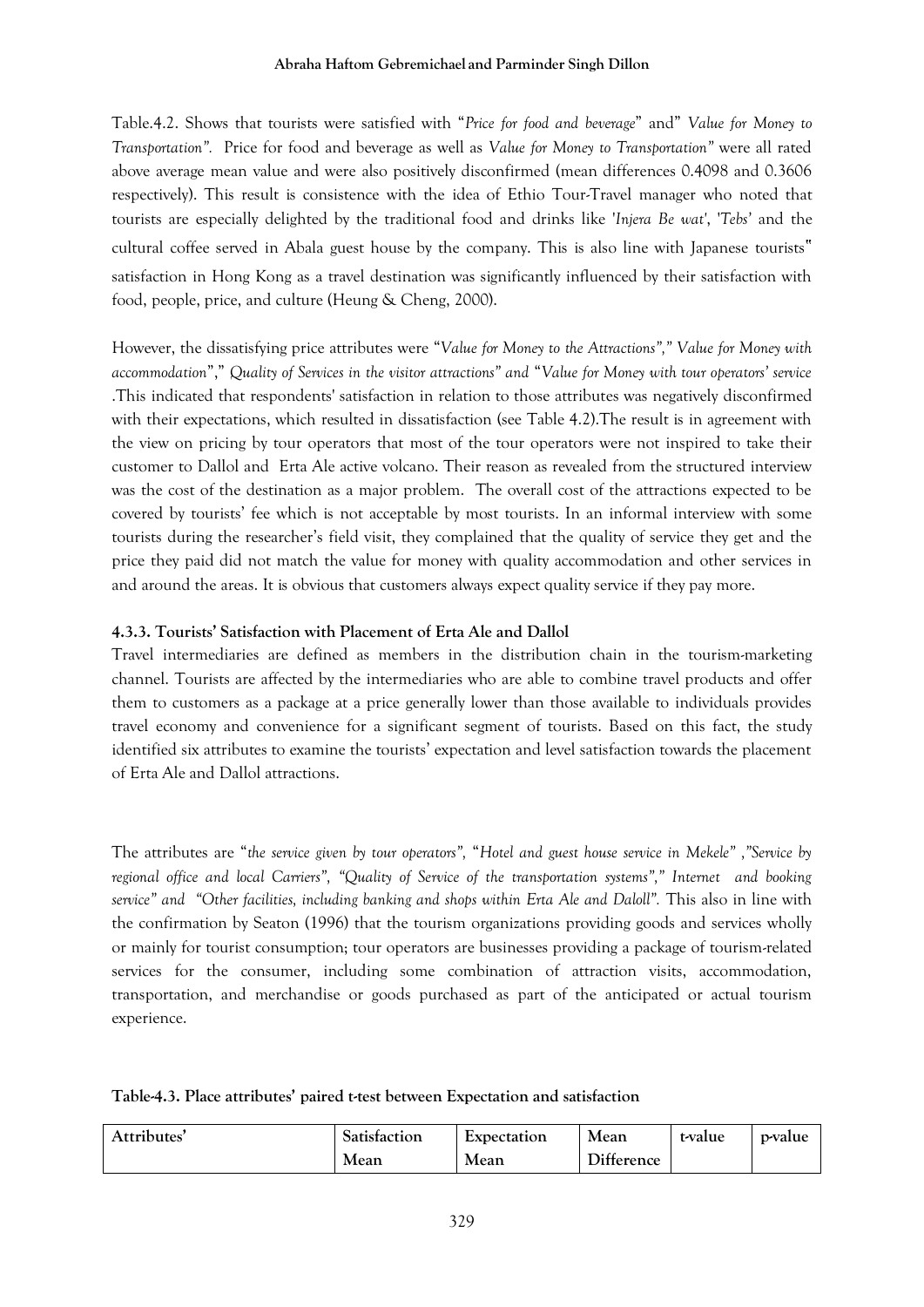| The<br>service<br>given<br>by tour    | 3.4426(1.1478) | 3.8852(0.8386) | $-0.4426$ | $-2.3042$ | 0.0247 |
|---------------------------------------|----------------|----------------|-----------|-----------|--------|
| operators in Mekele                   |                |                |           |           |        |
|                                       |                |                |           |           | 0.0848 |
| Hotel and guest house service         | 3.9508(0.9206) | 3.7213(0.8781) | 0.2295    | 1.7523    |        |
| in Mekele                             |                |                |           |           |        |
|                                       |                |                |           |           | 0.0949 |
| Service by regional office and        | 3.6393(0.8762) | 3.4918(0.8291) | 0.1475    | 1.6968    |        |
| local Carriers                        |                |                |           |           |        |
|                                       |                |                |           |           | 0.0001 |
| Quality<br>$\sigma$<br>transportation | 4.0000(0.9831) | 3.4426(1.0728) | 0.5574    | 4.2467    |        |
| service                               |                |                |           |           | 0.5121 |
|                                       | 3.0492(1.0071) | 3.1475(0.9280) | $-0.0984$ | $-0.6595$ |        |
| Internet and booking service          |                |                |           |           | 0.0455 |
|                                       | 2.7869(0.9681) | 3.0984(0.8104) | $-0.3115$ | $-2.0429$ |        |
| Other<br>facilities,<br>including     |                |                |           |           |        |
| banking and shops                     |                |                |           |           |        |
|                                       |                |                |           |           |        |
|                                       |                |                |           |           |        |

**Source: Own Survey result, 2020**

Note: Standard deviations are in parentheses. Satisfaction mean ranges from1 (Very Dissatisfied) to 5(Very Satisfied). Expectations mean ranges from 1 (Very unfavorable) to 5 (Very favorable). P ≤ 0.05

Table 4.3.Survey result indicated that tourists were satisfied with "*Hotel and guest house service in Mekele""Service by regional office and local Carriers", "Quality of Service of the transportation systems".* The respondents' perceptions of these three attributes were positively disconfirmed with their expectations, which led to satisfaction in relation to those attributes (see Table 4.3). The result is in line with Albayrak,T.et.al (2010) who argues that many natural and cultural attractions, by themselves are insufficient to satisfy the tourist since they must be complemented by other tourist's facilities and a supporting infrastructure.

The result indicated that there is an encouraging condition for a more improved quality service in transportation to the destinations as well as Hotel and guest house service in Mekelle. Most Interviewees of tour operators responded to this by saying the problem of finding the right hotels and restaurants for tourists is being resolved gradually with the increase in both the number and quality of newly constructed star hotels, standard restaurants and guest houses in Mekelle city.

On the other hand, the result shows tourists were dissatisfied with "*the service given by tour operators"," Internet and booking service" and "Other facilities, including* banking *and shops, within Erta Ale and Dalol".*  The efficiency of services by tour operators and travel agents was also negatively disconfirmed as observed from the pared t-test. As pointed out by tourist in the open-ended questions, the weaknesses of tour operators and travel agents, include the limited information available especially on their websites, the changing of contents of trip packages, lack of professional guides, poor communication and information exchange with international tour operators. This result is in line with the finding by Elias(2014) that foreign tourist were dissatisfied with tour operators service in Bale Mountains park.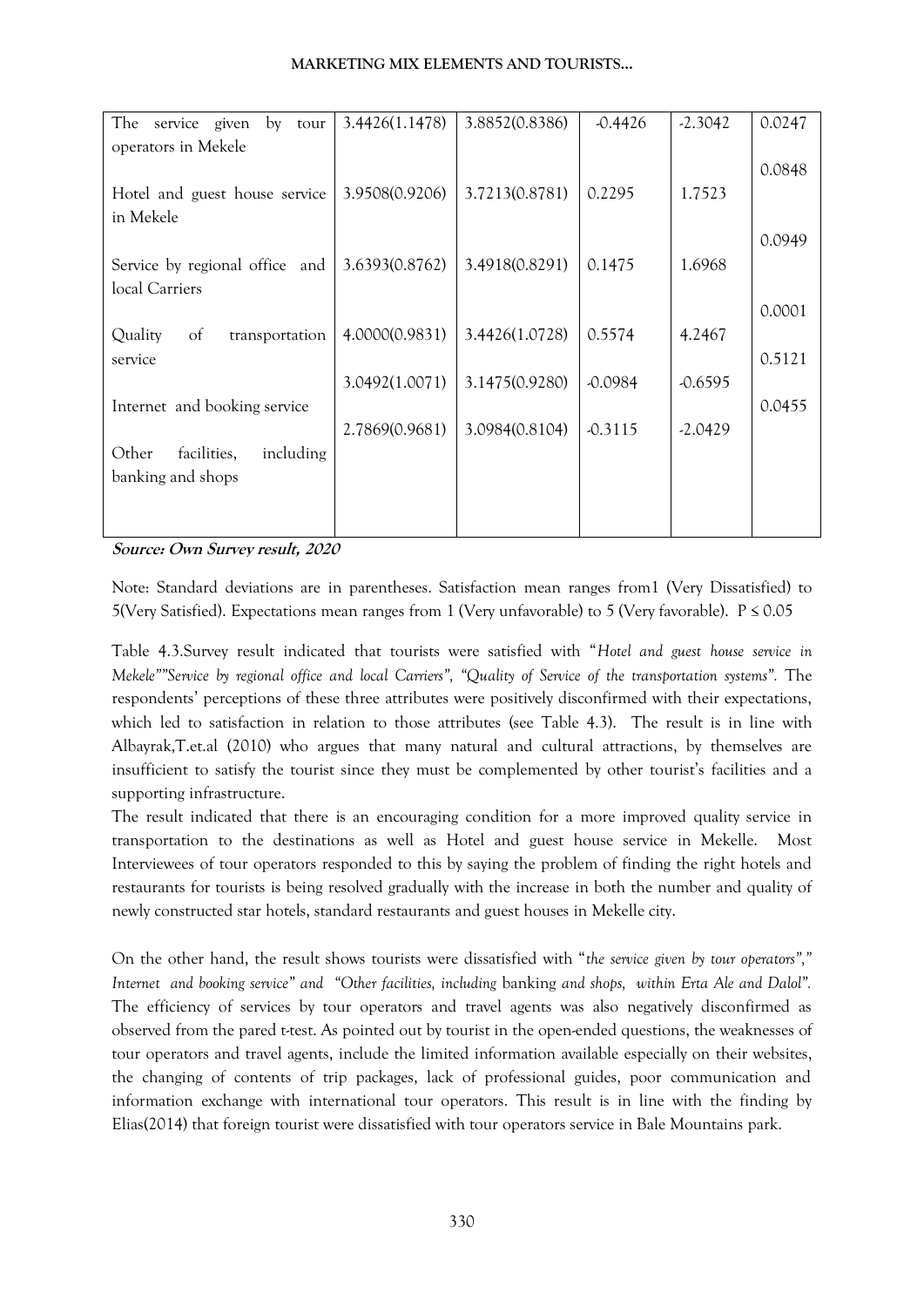Despite the interview from tour operators indicated that there is an encouraging condition for a more improved quality service of tour operators, tourists were not satisfied with the overall service of tour operators. The researcher has also observed that the mattresses and sleeping bags availed to tourists at the sites were very old and below standard. This is the major reason for the tourists' dissatisfaction. Thus, the tour operators should improve their service by availing quality materials such as sleeping bag and professional guides.

Tourists ranked the destination's facilities as poor in their standard. Majority of the tourists suggested that the problem of facility is the critical challenge in the destinations. Similarly, all of the tour company managers believed that the site is not comfortable for tourists. Tour operators felt that telecommunication facilities and internet were to be developed and recommended that additional tourism products should be improved as foreign tourists need entertainment and leisure facilities in destination area. As commented by the tour operators, the researcher also recommended that it is possible to develop a lodge, recreation center and other facilities in and around the site by government and private investors engaged in tourism business.

# **4.3.4. Tourists' Satisfaction with Promotion of Erta Ale and Dallol**

Promotion should include the knowledge of using a product or service. At what time a service goes out to the customer, it is essential that a company helps all the customers see what they are buying or not. Based on this fact, the study identified six attributes to examine the tourists' expectation and level satisfaction towards the promotion of Erta Ale and Dallol attractions. The attributes are "*Pre arrival information about attractions including how to get there", "Availability of tourist information at the site", "About additional products around at site", "Accommodations (hotel, guest house, bungalow, resort, and etc.)","Other facilities like banking" and " the image of the region".*

| Attributes'                                         | <b>Satisfaction</b> | Expectation    | Mean       | t-value   | p-value          |
|-----------------------------------------------------|---------------------|----------------|------------|-----------|------------------|
|                                                     | Mean                | Mean           | Difference |           |                  |
| Pre<br>arrival<br>information<br>about attractions. | 3.1147(1.1416)      | 3.3606(1.0493) | $-0.2459$  | $-1.5742$ | 0.1207           |
| Availability of tourist<br>information at the site  | 2.9344(1.2365)      | 3.0656(1.0625) | $-0.1311$  | $-0.6683$ | 0.5065           |
| About additional products                           | 2.8688(0.9912)      | 3.1475(0.8334) | $-0.2787$  | $-1.6838$ | 0.0974           |
| About Accommodations.                               | 2.8197(1.1476)      | 3.2295(0.9556) | $-0.4098$  | $-2.3775$ | 0.0206           |
| Other facilities, like banking                      | 2.8524(1.1378)      | 3.0819(0.8991) | $-0.2295$  | $-1.1960$ | 0.2364<br>0.0068 |
| The image of the region in<br>general               | 3.9672(0.6046)      | 3.5902(1.0063) | 0.3770     | 2.8009    |                  |

**Table-4.4.Promotion attributes' paired t-test between Expectation and satisfaction** 

**Source: Own Survey result, 2020**

Note: Standard deviations are in parentheses. Satisfaction mean ranges from1 (Very Dissatisfied) to 5(Very Satisfied). Expectations mean ranges from 1 (Very unfavorable) to 5 (Very favorable). P ≤ 0.05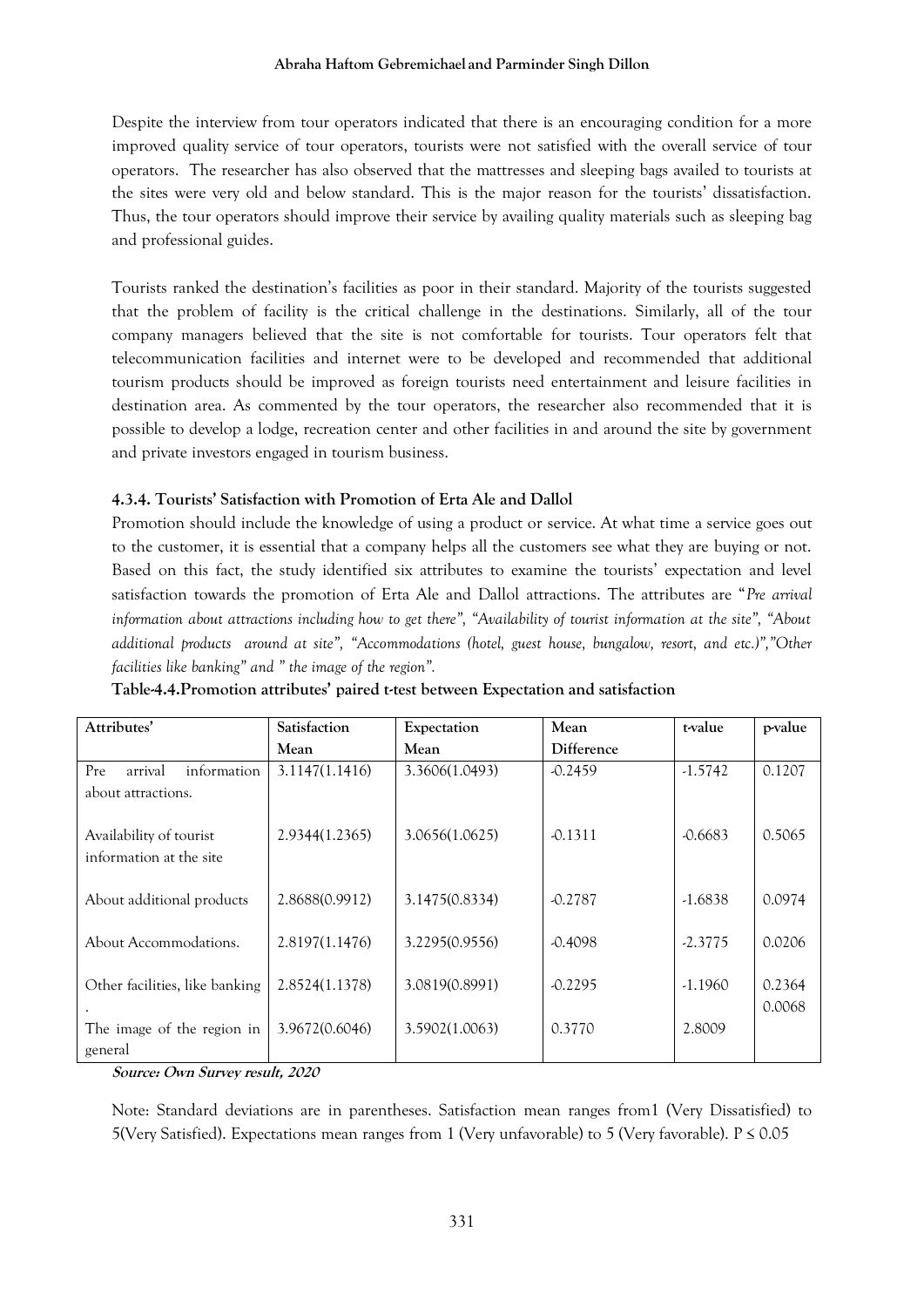As it can be seen from Table 4.4., the result shows the tourists were dissatisfied with "*Pre arrival information about attractions", "Availability of tourist information at the site", "About additional products around at site", "Accommodations (hotel, guest house, bungalow, resort, and etc.)","Other facilities like banking,".*  Most of these promotion variables related to information are negatively disconfirmed (see table 4.4).The result of the paired t-test indicated that the major causes of tourist dissatisfaction are availability of tourist information about Erta ale and Dallol. This is in line with finding concerning promotion and distribution activities in Bale Mountain National park by Elias (2014) that foreign tourists were dissatisfied. The relevance and true value of any tourist site is highly questionable without the necessary information to back it. Interviewees agree that there is a dearth of information mainly with the additional products or cultural aspect of the tourism product that complement the attractions, accommodation, and other facilities.

From the open ended questions, the tourists also revealed that at least the basic information regarding facility (Hotel/restaurant features, descriptions, meeting facilities etc.,) surrounding area information (main attractions, transportation, airport information), should have been available. Even after their arrival, Tourist information service is scarcely known at the destinations. From the researcher's field observation, the only source of information was the tour guides who briefed about the attractions by the time we arrive at the actual sites. We haven't seen any signage and billboards that directs visitors on where and how to conduct their visit.

In general, there were very limited promotional materials like tourist guide handbook, brochures and poster distributed by the Afar region and some other private tour operators that don't reach properly to the tourists visiting the attractions. Thus, it is rational to conclude that even though Afar region especially Dallol and Erta Ale active volcano are unique natural attractions of the country and endowed with diverse tourism resources, the promotional activities that have been made so far either at national or international level are inadequate. Therefore, the region and other concerned bodies have to develop an appropriate marketing and promotion mechanisms.

The result shows "*the image of the region"* was the only positively disconfirmed promotional attribute. This means, tourists had bad expectation about Dallol and Erta Ale security without traveling to the area as Middleton (2003) said destinations have images, often based on past story rather than current situation. According to the interviewees from the Afar tourism office, the country's poor image had its own impact on lowering the tourists' expectation which often leads to a surprise by the tourist after their visit. However, this day, the Ethiopian image in general and the Afar region in particular, has been improving globally due to the intensive works of the government in promoting the good image of the country and the overall economic, social and political changes taking place in the country. A good international image is among the top concerns that can stir up international tourists to visit a particular country. Thus, the above statement has helped in determining the views of international tourists towards the image of Afar region in general and Dallol and Erta Ale destinations in particular. **4.3.5. Tourists' Satisfaction with People of Erta Ale and Dallol**.

It has long been a fact that many services involve personal interactions between customers and the site's employees, and they strongly influence the customer's perception of service quality. Hence, the courtesy and willingness of the people involved in tourism service delivery is important. Taking this fact into account, the study identified six attributes to examine the tourists' expectation and level satisfaction toward the people engaged in tourism activities of Erta Ale and Dallol attractions. The attributes are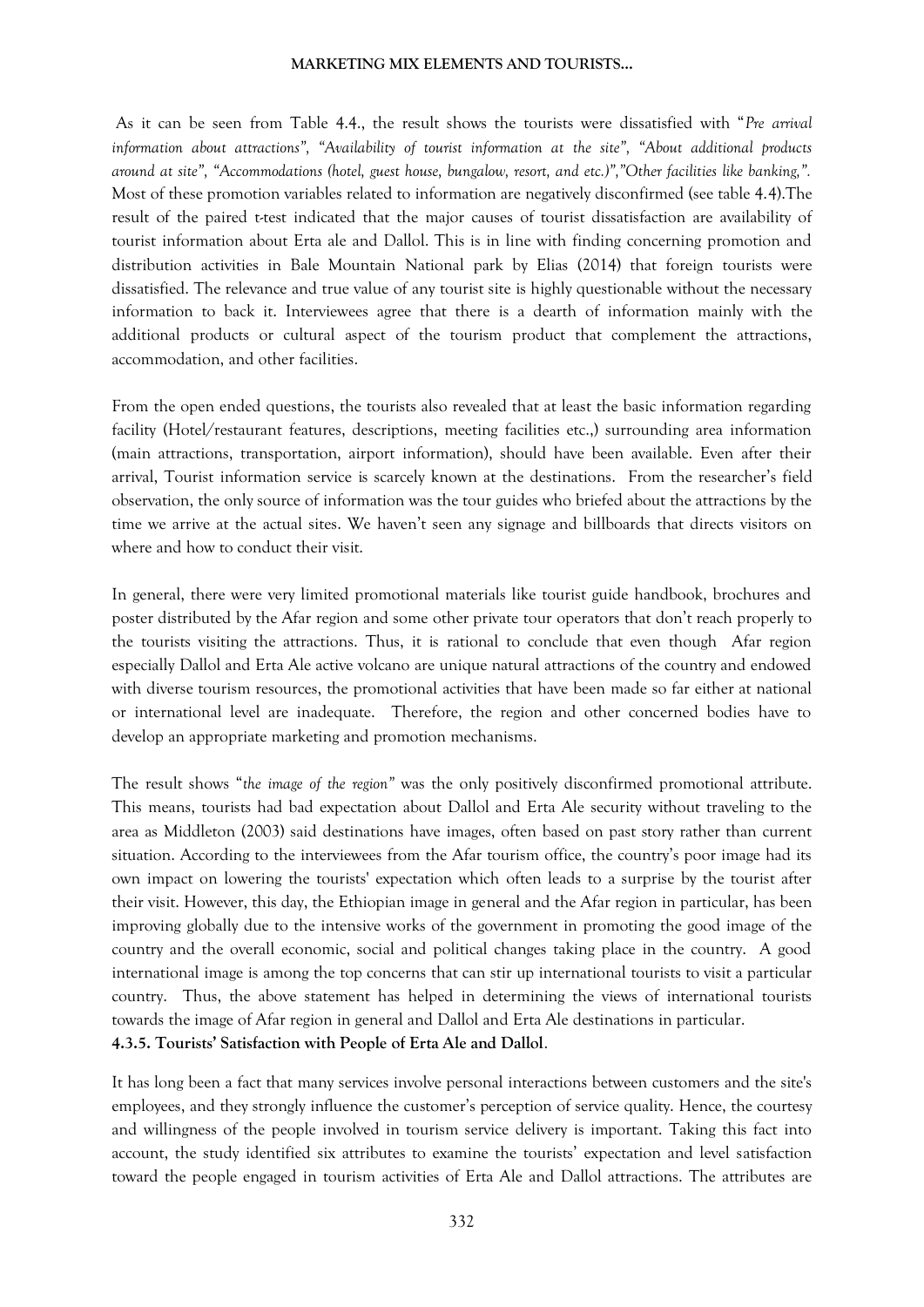*"Courtesy of tour operator people", "Courtesy and Willingness of Local people to help", "Hospitality of hotel and on site guest house representatives and receptionists", "Courtesy and Willingness of Regional Employees to help".* The manner and responsibility of those people has a great impact on tourists' satisfaction.

|  |  | Table-4.5. People attributes' paired t-test between Expectation and satisfaction |
|--|--|----------------------------------------------------------------------------------|
|--|--|----------------------------------------------------------------------------------|

| Attributes                                | Satisfaction   | Expectation    | Mean       | t-value | p-value |
|-------------------------------------------|----------------|----------------|------------|---------|---------|
|                                           | Mean           | Mean           | Difference |         |         |
| Courtesy<br>operator<br>tour              | 4.2951(0.6669) | 3.8524(0.7491) | 0.4426     | 4.0812  | 0.0001  |
| people                                    |                |                |            |         |         |
| Courtesy of local people                  | 3.9672(0.9655) | 3.3770(1.0826) | 0.5902     | 3.3330  | 0.0015  |
| Willingness of Local people               | 3.9836(0.9397) | 3.4590(1.0095) | 0.5246     | 3.3601  | 0.0014  |
| to help                                   |                |                |            |         |         |
| Hospitality of hotel and on               | 4.2623(0.6558) | 3.5082(0.8874) | 0.7541     | 7.2763  | 0.0000  |
| house<br>site<br>guest<br>representatives |                |                |            |         |         |
|                                           |                |                |            |         | 0.0001  |
| Regional<br>Courtesy<br>of<br>Employees   | 4.2623(0.7280) | 3.7049(0.8630) | 0.5574     | 4.3157  |         |
|                                           |                |                |            |         | 0.0000  |
| Willingness of employees to               | 4.2787(0.6091) | 3.7049(0.8435) | 0.5738     | 5.5642  |         |
| help                                      |                |                |            |         |         |
|                                           |                |                |            |         |         |

**Source: Own Survey result, 2020**

Note: Standard deviations are in parentheses. Satisfaction mean ranges from1 (Very Dissatisfied) to 5(Very Satisfied). Expectations mean ranges from 1 (Very unfavorable) to 5 (Very favorable).  $P \le 0.05$ 

Interestingly, the result in Table4.5 revealed that the tourists were satisfied with all people attributes used. This is consistent with the result by Ö. Özer (2012) in the case of Dalyan, Turkey, that the variables representing the person were examined and found; "Level of hospitality and customer care at destination" "Accommodation facilities employee characteristics" and "Destination government offices employee characteristic" as satisfactory attributes.

Tourists are usually amazed by the genuine friendliness and manner of Ethiopians in general. Especially they are very much happy with the courtesy and appealing reception of hotel and guest house people. The courtesy of local people and employees and their willingness to help was positively disconfirmed by most respondents (see table 4.5).

# **4.3.6. Tourists' Satisfaction with Process of Erta Ale and Dallol**

The study has identified four attributes to examine the tourists' expectation and level satisfaction toward the process in Erta Ale and Dallol attractions. The attributes are *"Speed of service", "Trip planning "," Travel to the site/area", "Safety and Security".* This is in line with the report of Kannan and Srinivasan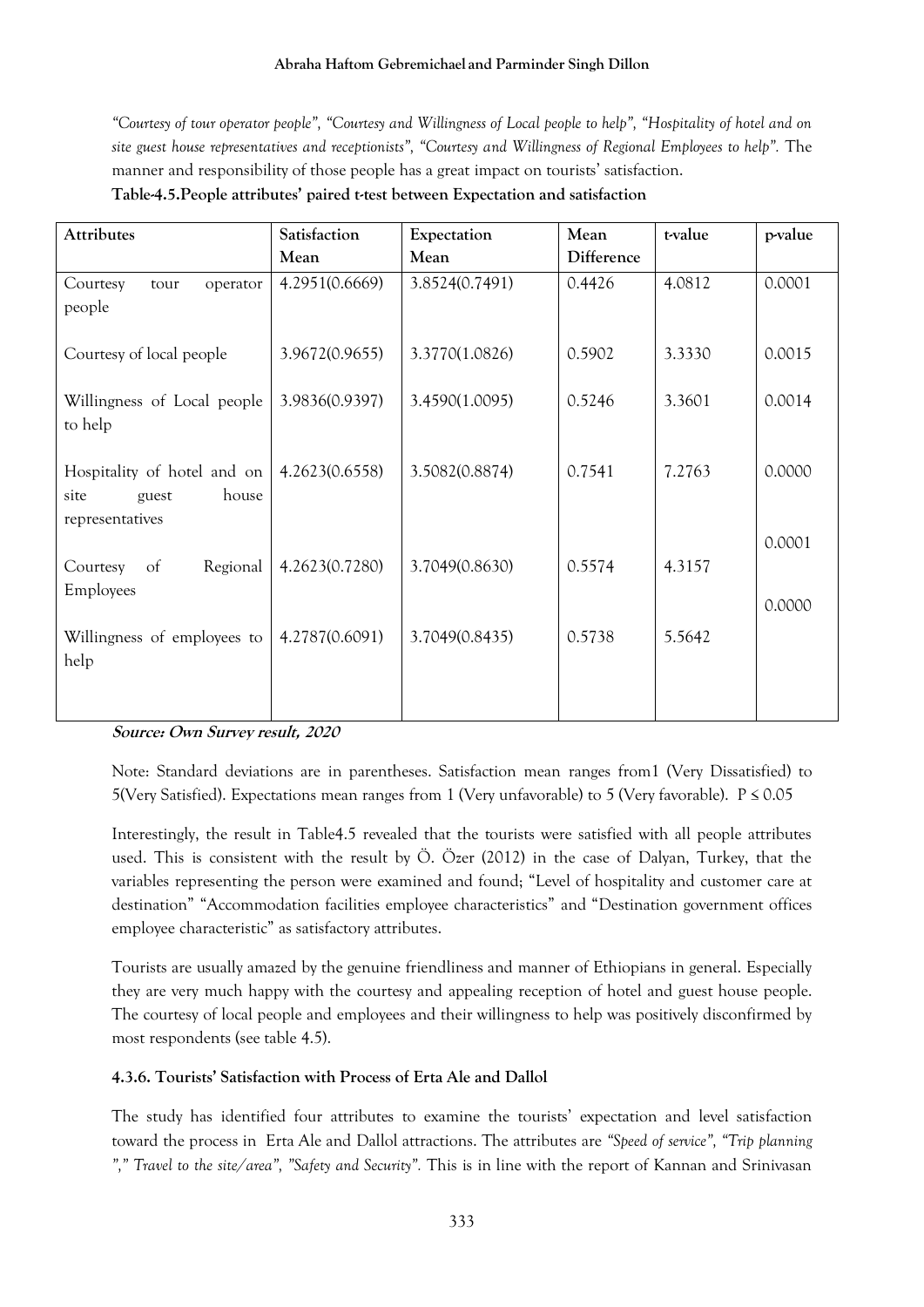(2009) that the process in Tourism include, (a) trip planning and anticipation (b) travel to the site/area, (c) recollection, (d) trip planning packages in route and on site, information regarding lodging, food and mementoes.

| Attributes'             | Satisfaction   | Expectation    | Mean       | t-value   | p-value |
|-------------------------|----------------|----------------|------------|-----------|---------|
|                         | Mean           | Mean           | Difference |           |         |
| Safety and Security     | 4.3606(0.5783) | 3.7377(0.8347) | 0.6229     | 5.5370    | 0.0000  |
| Speed of service        | 3.9508(0.9561) | 3.4426(0.8855) | 0.5082     | 2.9415    | 0.0046  |
| Trip planning           | 3.5574(1.0412) | 3.6885(0.7861) | $-0.1311$  | $-1.0000$ | 0.3213  |
| Travel to the site/area | 4.2131(0.7982) | 3.6229(0.8975) | 0.5902     | 5.2216    | 0.0000  |

**Source: Own Survey result, 2020**

Note: Standard deviations are in parentheses. Satisfaction mean ranges from1 (Very Dissatisfied) to 5(Very Satisfied). Expectations mean ranges from 1 (Very unfavorable) to 5 (Very favorable). P ≤ 0.05

The result of the paired t- test (Table4.6.) on process related attributes, has indicated one major setback that the tourists experienced was poor "*trip planning*" and inconsistencies of departure and arrival from different places where breakfast and lunch are served on the way to Erta ale and Dallol. Thus, trip planning was a negatively disconfirmed by the tourists. This result is similar with the finding by Elias, (2014)that foreign tourists have been displeased by trip plan and packaging in Bale Mountain National park.

On the other hand, the result shows the "*safety and security*", "*travel to the site"* and *overall speed of service delivery"* by all actors under the study area are positively disconfirmed. This result contradicts with the complaint by tour operators on the pace of the process as well as the skill of the service providers by regional officials that clearly revealed was the main problem in their speed of service delivery. The process should be clear to the customer and it forms the basis of tourists' satisfaction with the purchase of the destinations. This is also very important in the field of tour-ism marketing in various projects like planning, implementing, etc. It relates to the technique and procedure of providing a service and is therefore important to have systematic information on whether the services are useful to the consumers, if they are provided in instance, if the customers are informed in hand about the services and many such things.

Regarding the travel to the sites, it was easy to witness from the researcher's observation that the travel to the attractions was entertaining since the survey study was conducted during the cold and tourist peak months of February and March,. As a result, tourists are positively disconfirmed in this regard. The study also intended to know the impacts of stability and Security in the area, since Dallol and Erta Ale are located nearby Ethio- Ertrea disputed boundary, the result revealed that the tourists were satisfied with safety and security in the area. The result is consistent with the general agreement among tour operators and regional government officials that the security and safety issues in and around Ertale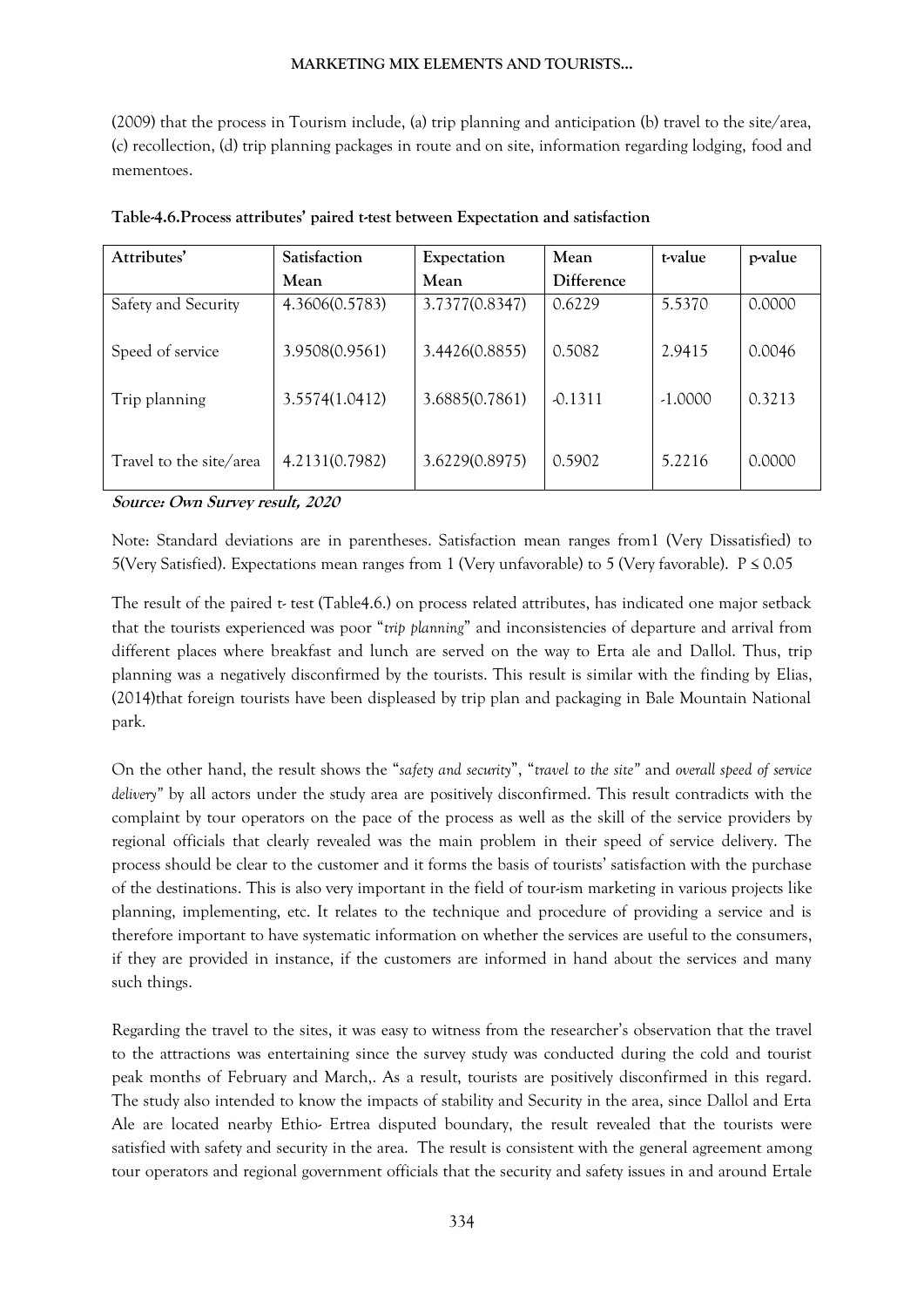and Dallol is getting improvement. The researcher also has observed that the Ethiopian national defense soldiers in Dallol and the Afar special police force in Erta Ale have been providing security service with a great care for tourists.

## **4.4. The Examination of marketing mix that has more Impact on Tourist Satisfaction**

Respondents were also requested to rate and evaluate their overall experience or stay in Erta Ale and Dallolin terms of satisfaction. From the research finding, 83.61 % of the respondents indicated that they were satisfied,14.75% were very satisfied and only 1.64 % of the respondents were dissatisfied.

The mean value of respondents' overall perceived level of satisfaction was 4.1, which suggests that tourists had a satisfactory overall experience. This finding was taken as a base to examine the relative impact of marketing mix factors (independent variables) on tourist overall satisfaction (the dependent variable). To this end, the researcher has made a Correlation analysis before jumping into the multiple regression analysis. The relationships between the six independent variables and the dependent variable examined using Spearman's rank correlation (r) lies between 0 and  $\pm 1$ , where 0 means there is no correlation between the constructs, and ±1 means there is a perfect positive or negative correlation between the variables. Hence, the result shows a positive relationship exists between the overall tourists' satisfaction and the six marketing mix factors.

In addition to the Spearman's rank correlation test, Variance Inflation Factor (VIF) was employed to test the presence of multicollinearity among independent variables. After assuring these tests as statistically significant, the multiple regression analysis was done as follows.

## **4.5.2 Multiple regression analysis**

The equation for tourists' overall level of satisfaction, based on the marketing mix elements derived from regression analysis in this study, was expressed in the following equation:

ToS = α + β1X1 + β2X2+ β3X3+ β4X4+ β5X5+ β6X6+e

Where, ToS = Tourists overall Satisfaction

- X1 = Product
- X2 = Price
- X3 = Place
- X4 = Promotion
- X5 = People

X6 = Process and α is constant and β1, β2, β3, β4, β5 andβ6 are coefficient to estimate, and e is the error.

Table-4.7. shows the results of the multiple regression analysis. The adjusted  $R^2$  indicated that 35.53 percent of the variation in tourist overall satisfaction is explained by the marketing mix elements. Furthermore, the F test indicated that the explanatory variables all together statistically significantly affect the dependent variable (overall tourist satisfaction).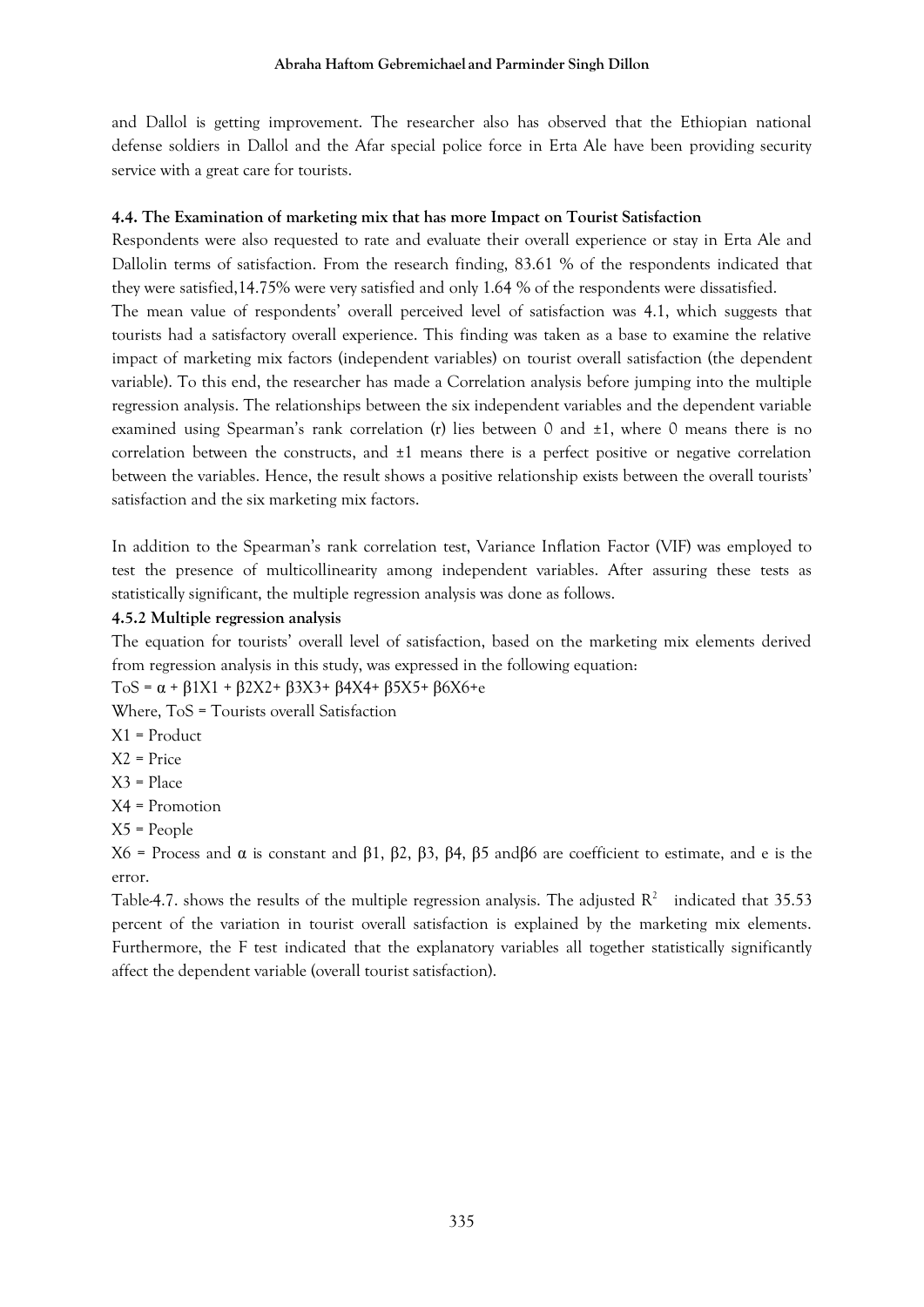| Variable      | Coef.    | Std. Err. | t       | $\mathbf{P}$<br>$\geq t$ | [95% Conf. | Interval] |
|---------------|----------|-----------|---------|--------------------------|------------|-----------|
|               |          |           |         |                          |            |           |
| Product       | $-.0042$ | .0933     | $-0.04$ | 0.965                    | $-1913$    | .1829     |
| Price         | .1206    | .0671     | 1.80    | 0.078                    | $-.0140$   | .2553     |
| Place         | $-1831$  | .1112     | $-1.65$ | 0.106                    | $-4060$    | .0399     |
| Promotion     | .2237    | .0815     | 2.75    | 0.008                    | .0604      | .3871     |
| People        | .1618    | .1087     | 1.49    | 0.143                    | $-0.0562$  | .3797     |
| Process       | .2731    | .1105     | 2.47    | 0.017                    | .0515      | .4948     |
| $_{\rm cons}$ | 1.871121 | .4601     | 4.07    | 0.000                    | .9487      | 2.7935    |

**Table-4.7. The multiple regression analysis of the marketing mix elements.**

**Source: Own Estimation Result, 2020**

 $N= 61$  F( 6, 54) = 6.51 Prob> F= 0.0000 R-squared = 0.4198 Adj R-squared = 0.3553

The result in Table 4.7, indicated that Promotion and Process were found to be positively and statistically significant correlates of tourists overall satisfaction at 95% level of significance and price at 90%. Therefore, these variables make a significant contribution to the prediction of the dependent variable (tourist satisfaction). On the other hand, product, places and people found to be statistically insignificant determinants of tourist overall satisfaction.

#### **Conclusion**

Tourism business in Afar region, Ethiopia, has a great potential and bright prospect that could contribute to the economy in large extent, but the region has the lacking of proper study and attention on tourism marketing. In the face of worldwide stiff competition, intangible nature of tourism services, there need to be a well developed tourism marketing mix strategies by the marketers. This study, for the first time tried to examine the influence each marketing mix elements with their predetermined attributes on tourist satisfaction, using paired t-test and disconfirmation model.

Based on the paired t- test of the product mix attributes, the most important satisfaction drivers with higher mean difference and positively disconfirmed were*" Attractiveness of the destinations", "Accessibility of the visitor attractions"," Activities of Services in the visitor Attractions"* . However, the major causes of tourist dissatisfaction are *"Accommodation*", "*Additional products and events", and "Good condition to stay on the site*".

The paired t-test result on price attributes also revealed that tourists were satisfied with "*Price for food and beverage*" and" *Value for Money to Transportation".* They were all rated above average mean value and were also positively disconfirmed whereas the dissatisfying price attributes were "*Value for Money to the Attractions"," Value for Money with accommodation*"," *Quality of Services in the visitor attractions" and* "*Value for Money with tour operator service"*

With regard to place attributes, the paired t-test also indicated tourists were satisfied with "*Hotel and guest house service in Mekelle", "Service by regional office and local Carriers", "Quality of Service of the transportation systems".* However, the result shows tourists were dissatisfied with "*the service given by tour operators"," Internet and booking service" and "Other facilities, including* banking *and shops, within Erta Ale*  and Dalol". The efficiency of services by tour operators and travel agents was also negatively disconfirmed and as pointed out by tourist in the open-ended questions, the weaknesses of tour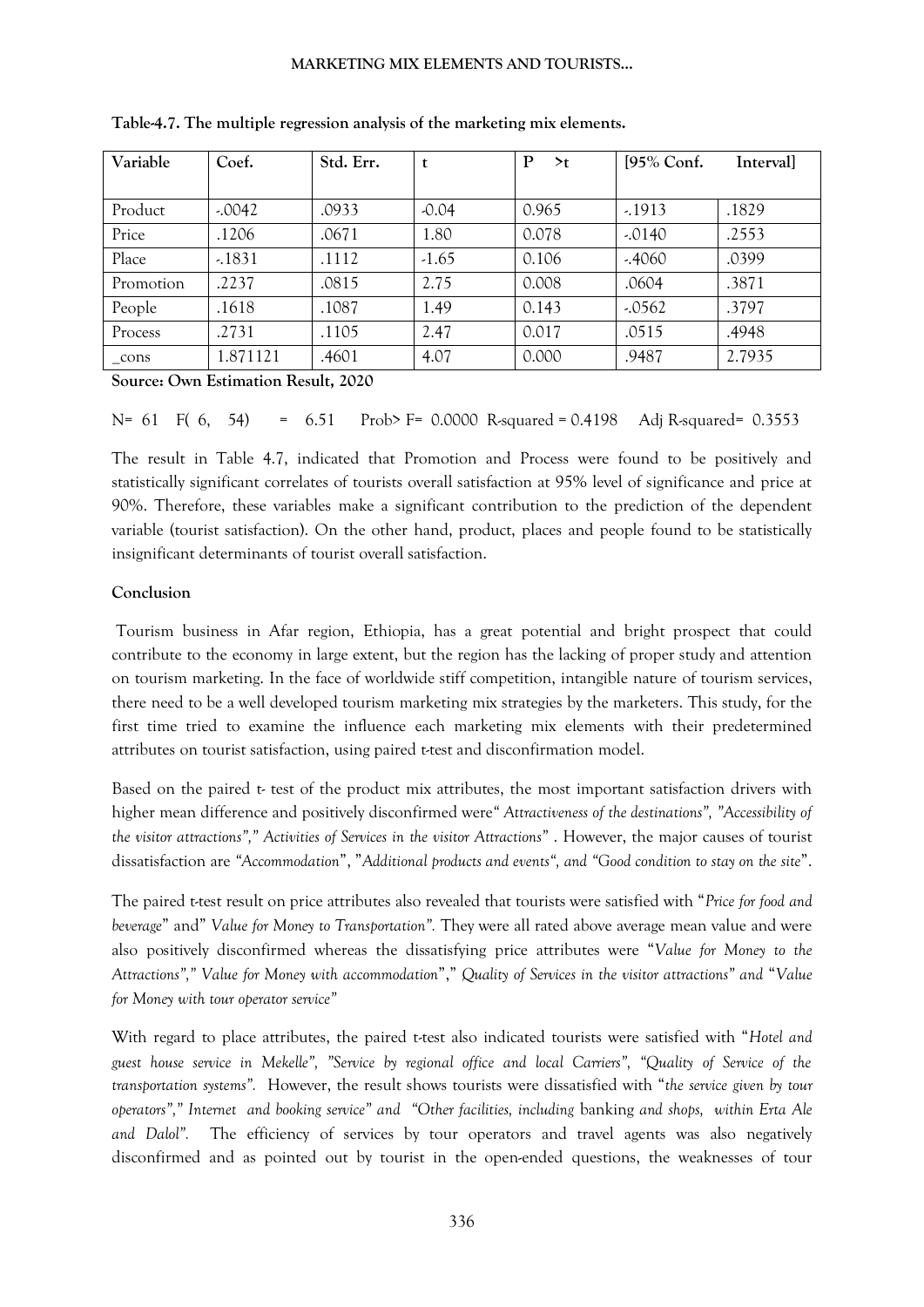operators include the limited information available especially on their websites, the changing of contents of trip packages and lack of professional guides.

Moreover, the result of the paired t-test proves most of the promotion attributes related to information are negatively disconfirmed that tourists were dissatisfied with "*Pre arrival information about attractions", "Availability of tourist information at the site", "About additional products and events", "Accommodations ,"Other facilities, including banking, shops, and transportation" but* "*the image of the region".* In general, the promotional materials, distributed by the Afar region and some other private tour operators, bear limited information about the tourist product and don't reach properly to the tourists visiting the attractions.

Interestingly, the survey result shows the tourists were satisfied with all people attributes such as *"Courtesy tour operator people", "Courtesy and Willingness of Local people to help"," Hospitality of hotel and on*  site guest house representatives and receptionists", "Courtesy and Willingness of Regional Employees to help". This is not a surprise as tourists are usually amazed by the genuine friendliness and manner of Ethiopians in general.

As per the result of the paired t- test, one major setback tourists experienced from the process related attributes was poor "*trip planning*" and negatively disconfirmed by the tourists. The researcher also observed inconsistencies with the departure and arrival from different places where breakfast and lunch are served on the way to Erta ale and Dallol. However, the result shows the "*safety and security*", "*travel to the site"* and *overall speed of service delivery"* by all actors under the study area were positively disconfirmed.

The multiple-Regression analysis result shows that, promotion, process and price were found to be positively and statistically significant correlates of tourists overall satisfaction. On the other hand, product, places and people found to be statistically insignificant determinants of tourist overall satisfaction.

# **Reference**

Albayrak, T., Caber M. &Aksoy, Ş. (2010). Relationships of the Tangible And Intangible Elements of Tourism Products with Overall Customer Satisfaction. Int. Journal of trade, Econ and Finance, 1,140-143.

Bowie, D. &Buttle, F. (2004).An Introduction to Hospitality Marketing*: China*. Elsevier Butterworth Heinemann.

Bowen, D. (2001). Antecedents to consumer satisfaction and dissatisfaction (CS/D) on long-haul inclusive tours – a reality check on theoretical considerations. Tourism Management, 22, 49-61.

Chen, C. & Chen, F.(2010).Experience quality, perceived value, satisfaction and behavioral intentions for heritage tourists. Tourism Management, 31, 29-35.

Elias, M. (2014). *Assessment of marketing strategy in tourism destinations: the case of Bale National park-Bale Zone.* Mekele: Mekele University.

Fennell,D.(2006).Tourism Ethics: Channel view publications. Tonawanda Available:http://books.google.com/books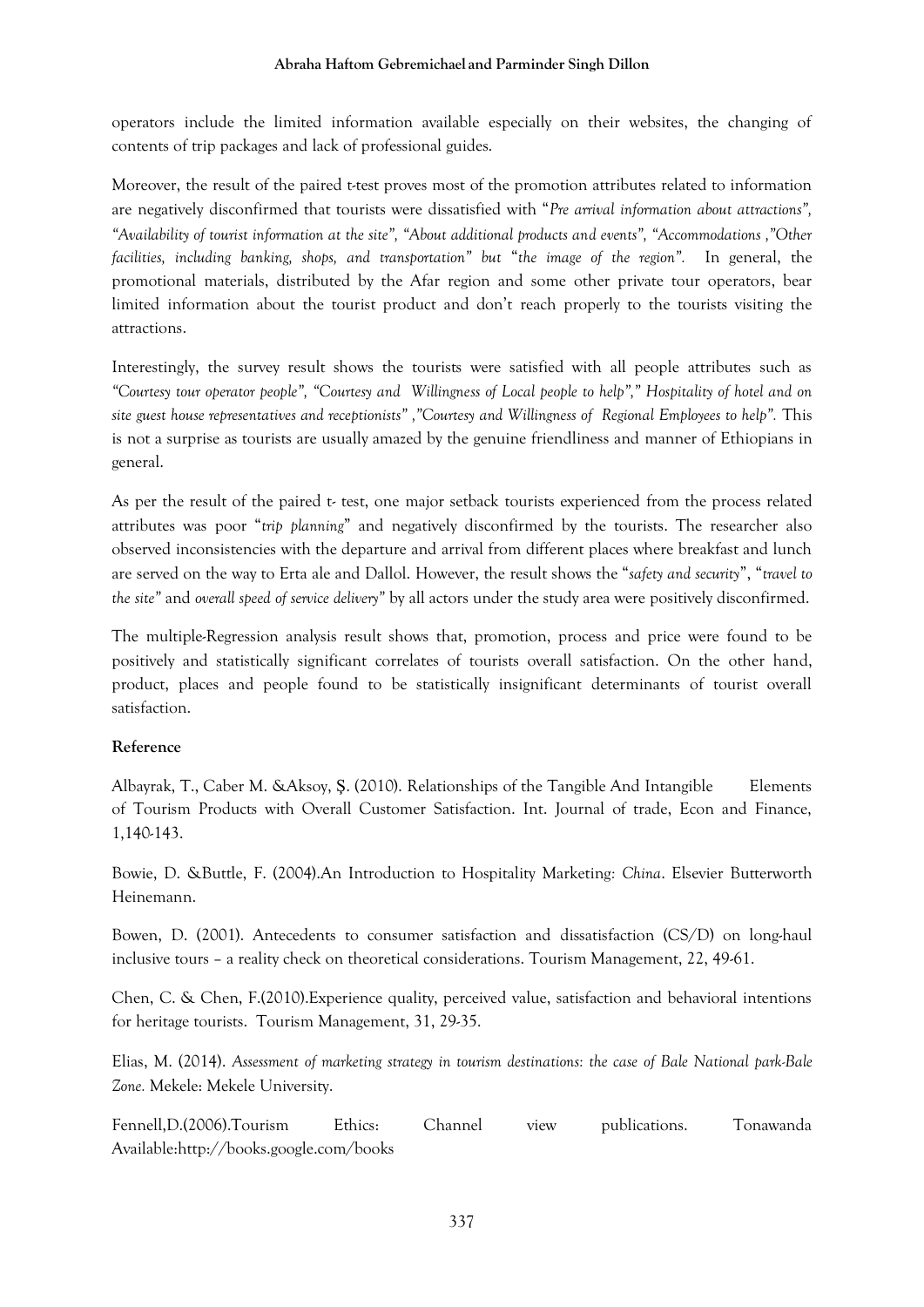Goeldner, C. R. & Ritchie, J.R.(2009) Tourism: Principles, Practices, philosophies. John Wiley & Sons, Inc., Hoboken, New Jersey

Heung, V.C & Cheng, E. (2000).Assessing tourists' satisfaction with shopping in the Hong Kong special administrative region of China. *Journal of Travel Research, 38*, 396-404.

Hill, N. (1996). Handbook of customer satisfaction measurement: Hampshire. Gower Publishing Ltd. Holloway, J.C.(2008).Marketing for Tourism*.* Plymouth: Pitman.

Joppe, M., Marting, D.W. &Waalen, J.(2001). Toronto's image as a destination: a comparative importance-satisfaction analysis by origin of visitor*. Journal of Travel Research, 39*, 252-260.

Jobber, D.(2004). Principles and Practice of Marketing (4th Ed.): McGraw- Hill International (UK) Ltd. Maidenhead, McGraw-Hill.

Kannan&Srinivasan (2009).A Service Marketing perspective: Tourism Marketing*,* MPRA *Paper No. 14031*, mpra.ub.uni-muenchen.

Kotler, P., Bowen, J. T., & J. Makens, C.(2006). Marketing for hospitality and tourism (4th ed.), Pearson Prentice Hall, New Jersey

Kotler, P. & Armstrong, G.(2006).Principles of Marketing (11th Ed.), Pearson Education: Upper Saddle River, NJ.

Laws, E. (1998).Conceptualizing visitor satisfaction management in heritage settings: an exploratory blueprinting analysis of Leeds Castle, Kent. *Tourism Management, 19*(6), 545-554

Matear, S., Osbourne, P., Garrett, T. & Gray, B.(2002). How Does Market Orientation Contribute To Service Firm Performance?*European Journal of Marketing*, 36(9/10), 1058-1075.

McKinney, V., Yoon, K. &Zahedi, F.M.(2002).The Measurement of Web-Customer Satisfaction: An expectation and Disconfirmation Approach. Information System Research, 13(3), 296-315.

Middleton, V.T& Clark, J.(2004).Marketing in Travel and Tourism (3<sup>rd</sup> Ed). Elsevier Butterworth-Heinemann, Cornwall.

Morrison, A. (1996). Hospitality and travel marketing, (2nded*.*)*,* Albany, New york: Delmar Publishers

Musa, I. J., &Adamu N. B.( 2011).The Role of Transportation in the Development of Tourism in Nigeria. An international Multidisciplinary Refereed Journal of Tourism. 6(1), 297-306.

Neal, J.D. &Gursoy, D.(2008).A multifaceted analysis of tourism satisfaction. Journal of Travel Research, 47, 53-62.

Oliver, R. L.(1980).A cognitive Model of Antecedents and consequences of Satisfaction decisions. Journal of marketing research, 17, 460-469

Özer, Ö. (2012) The Role of Marketing Mix Components in Destination Choices of Visitors and the Case of Dalyan. Journal of Business Research-Turk 4(1), 163-182

Reisinger, Y. & Turner, L. W.(2003). Cross-cultural behavior in tourism: Concepts and analysis. Oxford: Butterworth-Heinemann.

Seaton, A. V. (1996). The marketing of tourism products: Concepts issues and cases,  $(5<sup>th</sup>ed)$ , London: International Thomson Business Press.

Tepanon, Y., Uysal, M., &Meng, F.(2008).Measuring tourist satisfaction by attribute and motivation: The case of a nature-based resort. *Journal of Vacation Marketing*, *14*(1), 41–56.

Timer, G., & Ayele, M. (2017). *Trip Report to Afar Region, Ethiopia.* Addis Ababa: Tourism and culture minister.